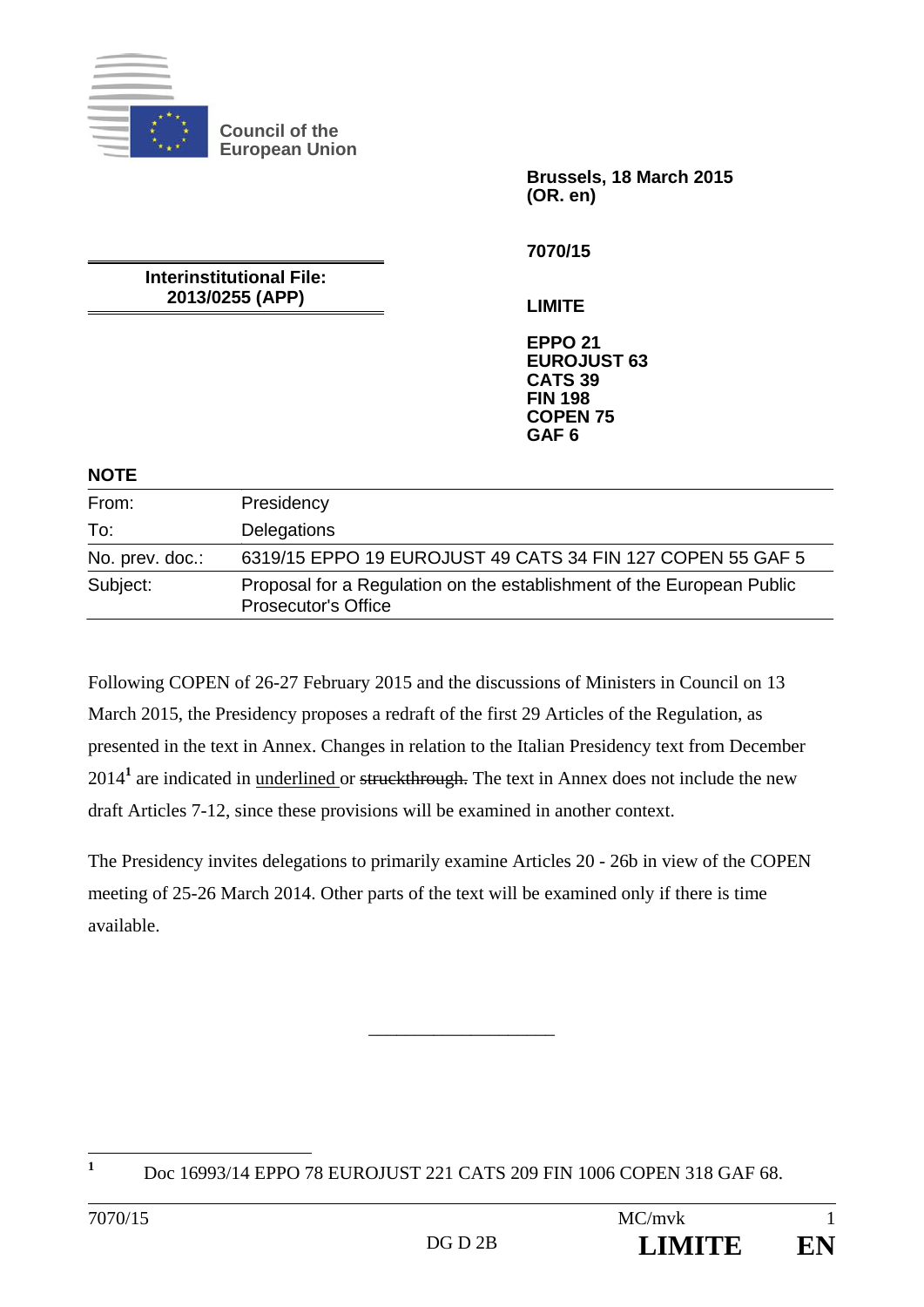**ANNEX** 

## Draft

# **COUNCIL REGULATION**

## **on the establishment of the European Public Prosecutor's Office**

**\_\_\_\_\_\_\_\_\_\_\_\_\_\_\_\_\_\_\_** 

# **CHAPTER I SUBJECT MATTER AND DEFINITIONS**

## *Article 1*  **Subject matter**

This Regulation establishes the European Public Prosecutor's Office and sets out rules concerning its functioning.

## *Article 2*  **Definitions**<sup>2</sup>

For the purposes of this Regulation, the following definitions apply:

- a) 'person' means any natural or legal person;
- b) 'criminal offences affecting the financial interests of the Union' means the offences

provided for by Directive 2014/xx/EU, as implemented by national law;

 $\overline{2}$ **<sup>2</sup>** The definitions will need to be adapted to be consistent with the definitions that will finally be included in the PIF-Directive. The provision in b) will be reformulated in order to be consistent with the final wording of Article 17. The issue of uniformity with EU law needs to be examined further.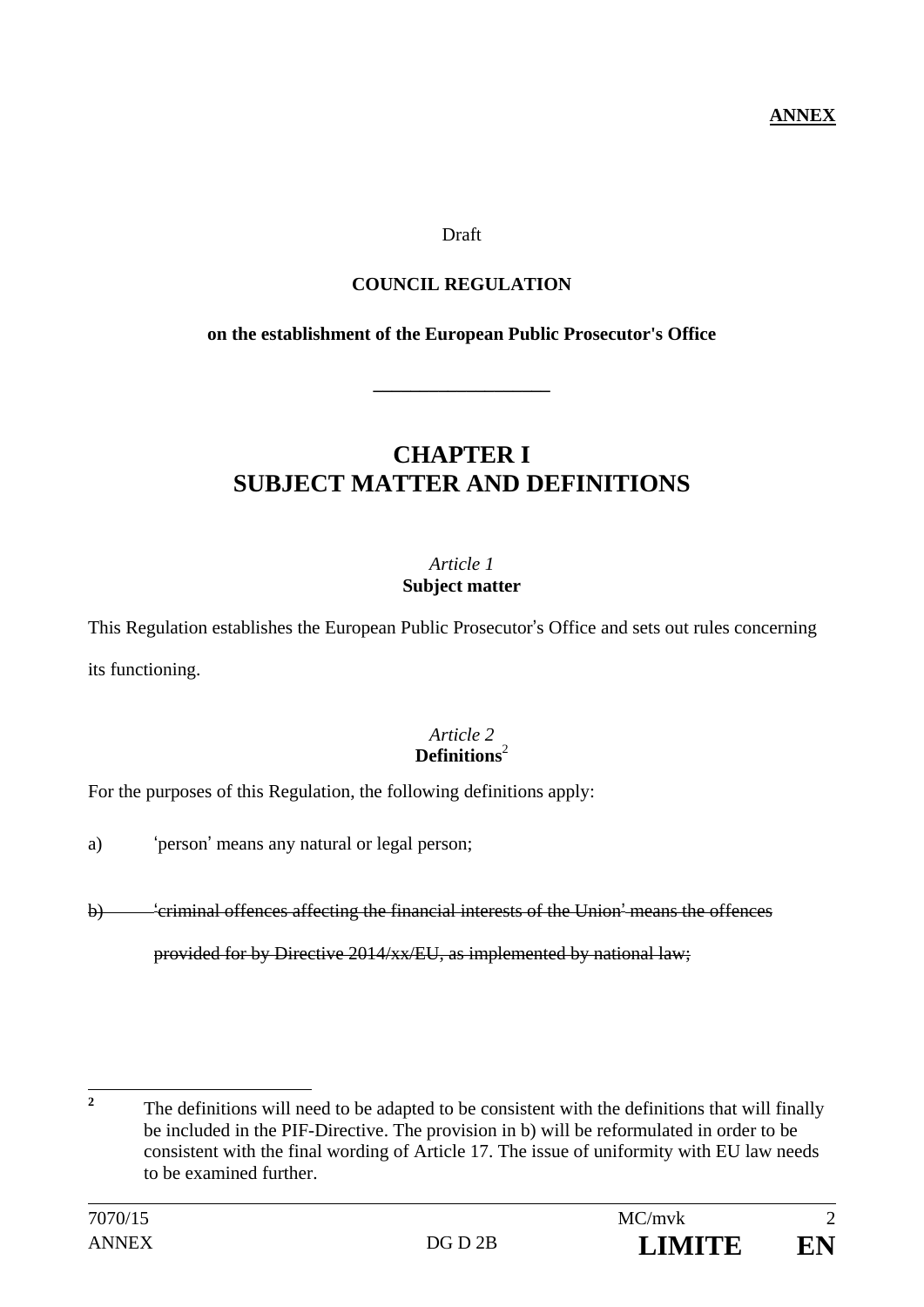- c) 'financial interests of the Union' means all revenues, expenditures and assets covered by, acquired through, or due to the Union budget and the budgets of institutions, bodies, offices and agencies established under the Treaties and budgets managed and monitored by them**<sup>3</sup>** ;
- d) 'administrative personal data' means all personal data processed by the European Public Prosecutor's Office except for operational personal data;
- e) 'operational personal data' means all [case-related] personal data processed by the European Public Prosecutor's Office to meet the purposes laid down in Article [37];
- f) 'staff of the European Public Prosecutor's Office' means personnel which supports the College, the Permanent Chambers, the European Chief Prosecutor, the European Prosecutors and the European Delegated Prosecutors in the day-to-day activities in the executions of the tasks of this Office under this Regulation;
- g) 'handling European Delegated Prosecutor' means the European Delegated Prosecutor responsible for the investigations and prosecutions, which they have initiated, which have been allocated to them or which they have taken over using their right of evocation;
- h) 'assisting European Delegated Prosecutor' means the European Delegated Prosecutor located in the Member State where an investigation or other measure shall be carried out.

 **3** To be aligned with the final definition of the "financial interests of the Union" in the PIF **Directive**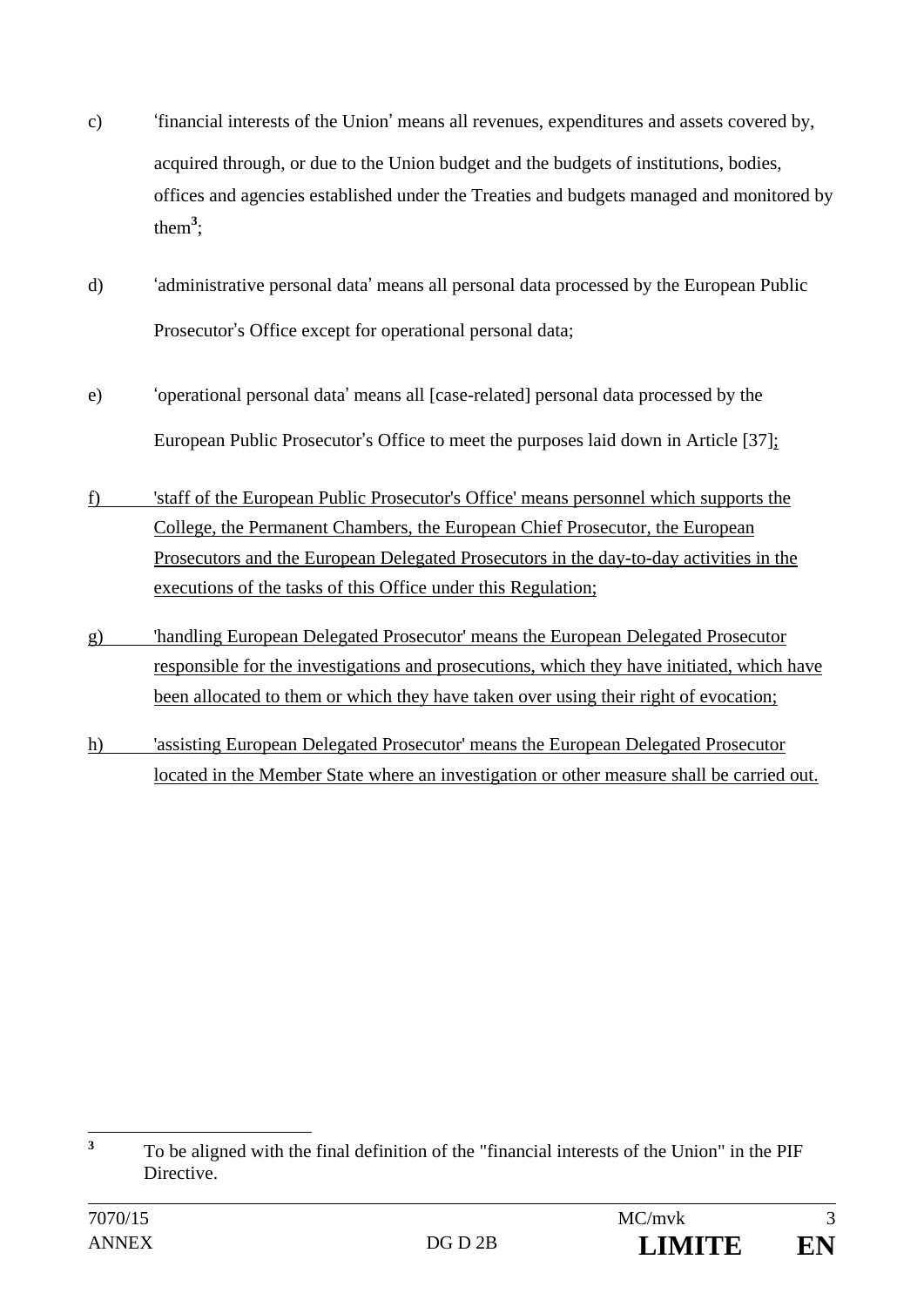# **CHAPTER II**

# **Establishment, tasks and basic principles of the European Public Prosecutor**'**s Office**

# *Article 3*

## **Establishment**

- 1. The European Public Prosecutor's Office is established as a body of the Union.
- 2. The European Public Prosecutor's Office shall have legal personality.
- 3. The European Public Prosecutor's Office shall cooperate with Eurojust and rely on its support in accordance with Article [57].

# *Article 4*

# **Tasks**

- 1. The task of the European Public Prosecutor's Office shall be to combat<sup>4</sup> criminal offences affecting the financial interests of the Union, which are provided for in Directive 2014/xx/EU.
- 2. The European Public Prosecutor's Office shall be responsible for investigating, prosecuting and bringing to judgment the perpetrators of, and accomplices in the criminal offences referred to in paragraph 1. In that respect the European Public Prosecutor's Office shall undertake investigations, and carry out acts of prosecution and exercise the functions of prosecutor in the competent courts of the Member States in respect of the offences referred to in paragraph 1, until the case has been finally disposed of**<sup>5</sup>** .

 **4** <sup>4</sup> A few Member State would replace this term, for example with "prosecute". **<sup>5</sup>** Some delegations has suggested that this provision should be modified in order to clarify what functions the Office will have after the Court proceedings, in particular as regards the execution of a judgment. A recital highlighting the necessity for each Member State to foresee the function of a prosecutor with the tasks described in this Regulation shall be elaborated.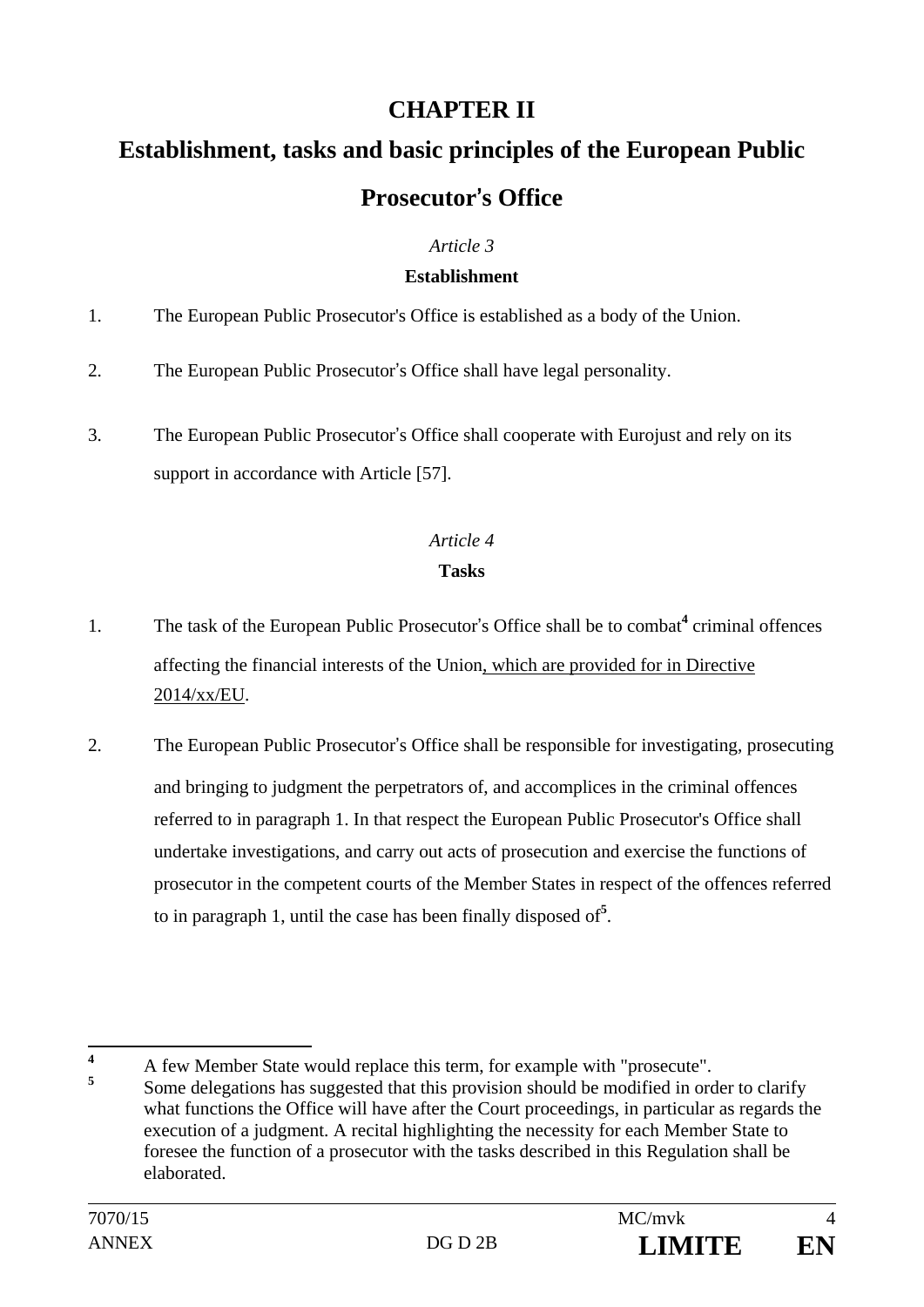#### **Basic principles of the activities**

- 1. The European Public Prosecutor's Office shall ensure that its activities respect the rights enshrined in the Charter of Fundamental Rights of the European Union.
- 2. The European Public Prosecutor's Office shall be bound by the principles of rule of law and proportionality in all its activities, and guided by the principle of legality.
- 3. The investigations and prosecutions on behalf of the European Public Prosecutor's Office shall be governed by this Regulation. National law shall apply to the extent that a matter is not regulated by this Regulation. Unless otherwise specified in this Regulation, the applicable national law shall be the law of the Member State whose European Delegated Prosecutor is responsible for the investigations and prosecutions in accordance with Article 12(1). Where a matter is governed by national law and this Regulation, the latter shall prevail.
- 4. The European Public Prosecutor's Office shall have competence to investigate, prosecute and bring to judgment the perpetrators of, and accomplices in the criminal offences against the Union´s financial interests as determined in Articles 17 and 18 and exercise this competence in accordance with Article 19 in this Regulation.
- 5. The European Public Prosecutor's Office shall conduct its investigations in an impartial manner and seek all relevant evidence<sup>6</sup>, whether inculpatory or exculpatory.
- 6. The European Public Prosecutor's Office shall open and conduct investigations without undue delay.
- 7. The competent national authorities shall actively assist and support the investigations and prosecutions of the European Public Prosecutor's Office at its request and shall refrain from any action, policy or procedure which may hamper or unduly delay their progress.

 **6** Some delegations wish that this and other provisions would clarify the role of investigative judges in cases handled by the EPPO.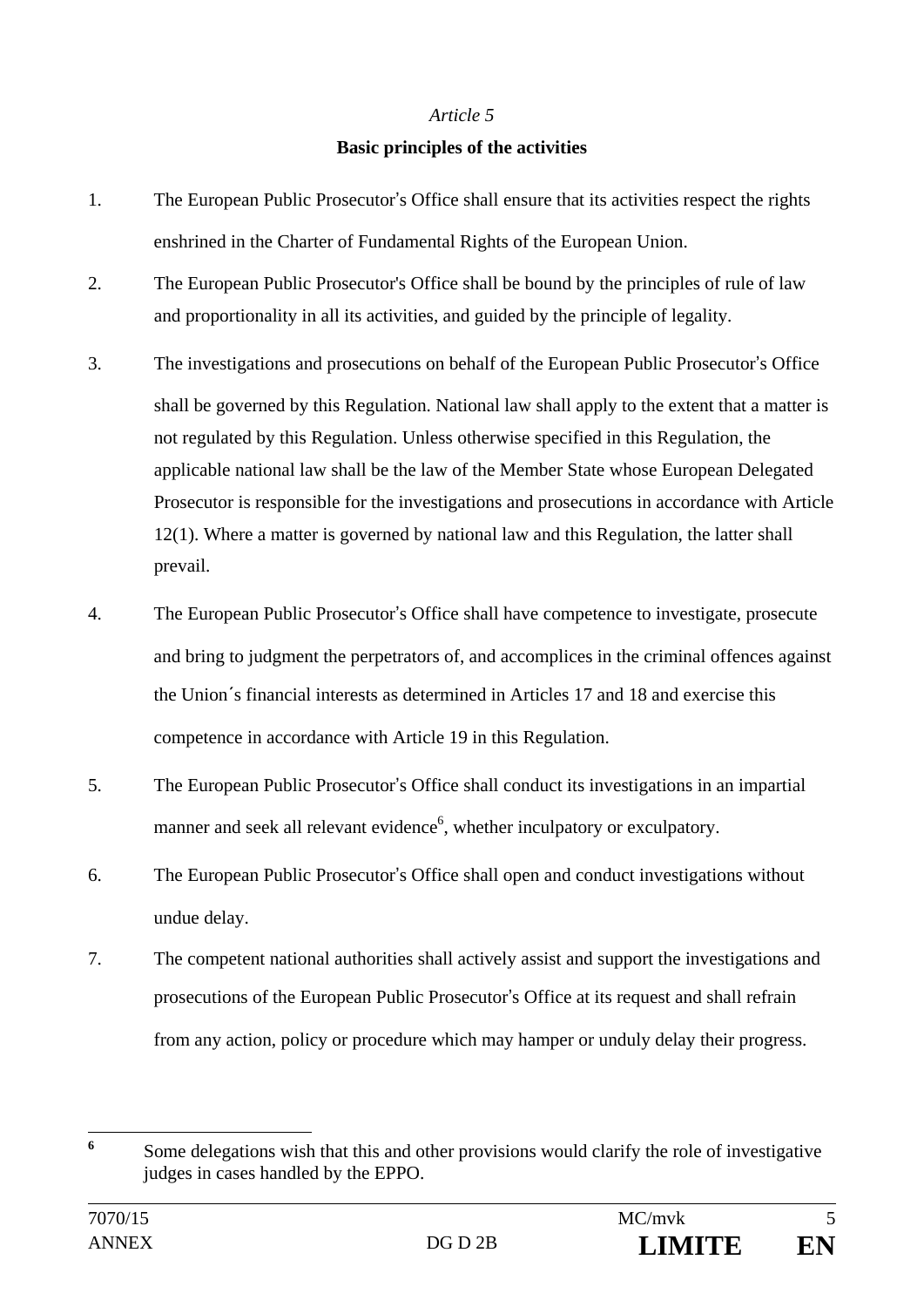### **Independence and accountability**

- 1. The European Public Prosecutor's Office and all its staff shall be independent. The European Chief Prosecutor, the Deputy European Chief Prosecutors, the European Prosecutors, the European Delegated Prosecutors as well as the staff of the European Public Prosecutor´s Office shall act in the interest of the Union as a whole, as defined by law, and neither seek nor take instructions from any person external to the office, any Member State or any institution, body, office or agency of the Union in the performance of their duties under this Regulation. The Member States and the Union institutions, bodies, offices or agencies shall respect the independence of the European Public Prosecutor's Office and shall not seek to influence it in the exercise of its tasks.
- 2. The European Public Prosecutor's Office shall be accountable to the European Parliament, the Council and the European Commission for its general activities, and shall issue annual reports in accordance with Article 6a.

# *Article 6a<sup>7</sup>* **Reporting**

1. Every year the European Public Prosecutor's Office shall draw up and issue an Annual Report in the official languages of the Union institutions on its general activities. It shall transmit the report to the European Parliament and to national parliaments, as well as to the Council and the Commission.

 **7**

A few delegations are of the opinion that paragraphs 2 and 3 of this provision need clarification. In particular, a few delegations have requested that the notion of ''general activities" should be clarified. To that effect, a recital may be added in which it will be clarified that the report should as a minimum contain all relevant statistical data on the work of the Office.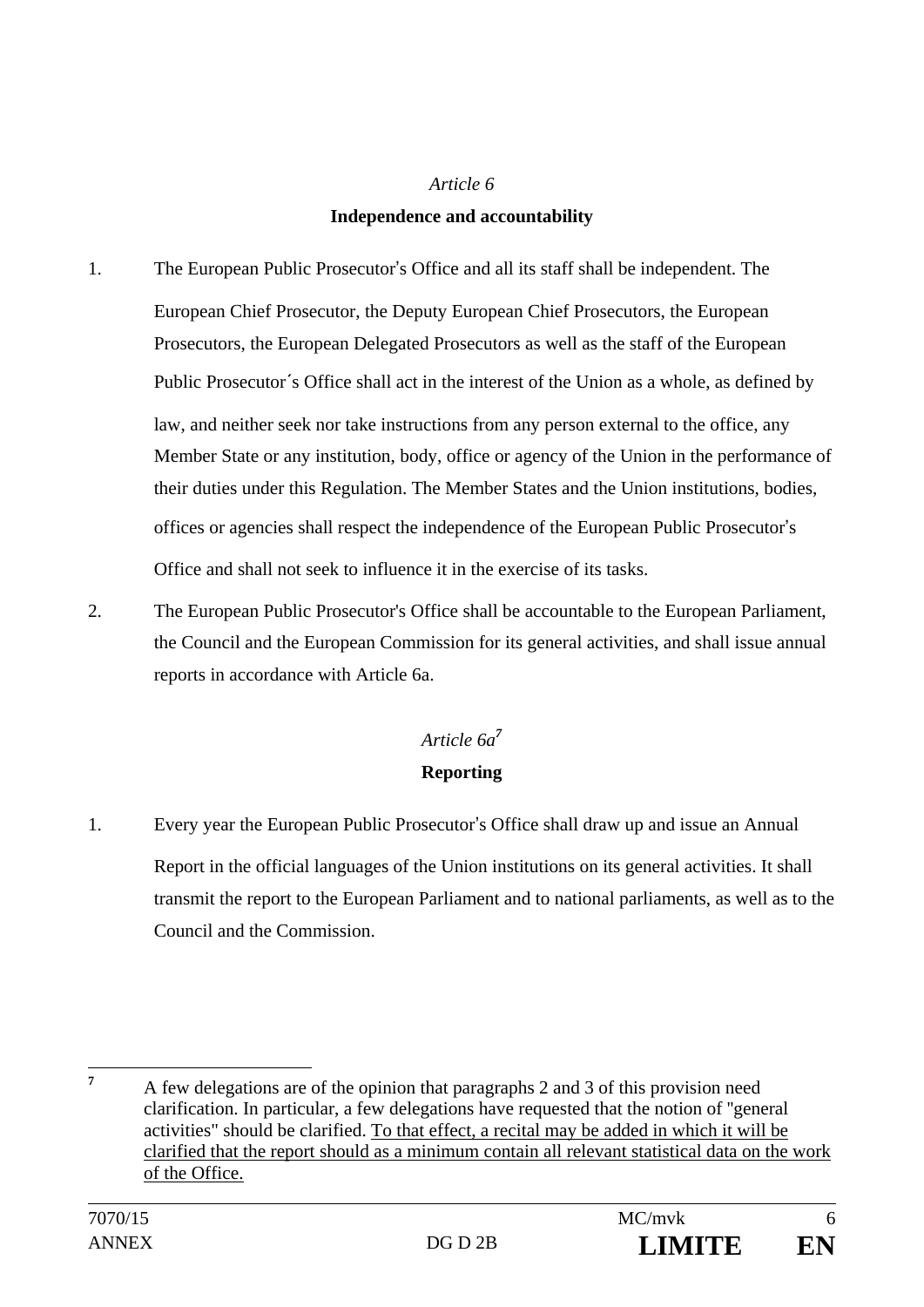- 2. The European Chief Prosecutor shall appear once a year before the European Parliament and the Council to give account of the general activities of the European Public Prosecutor's Office, without prejudice to the Office's obligation of discretion and confidentiality as regards individual cases and personal data.
- 3. National Parliaments may invite the European Chief Prosecutor to participate in an exchange of views in relation to the general activities of the European Public Prosecutor's Office.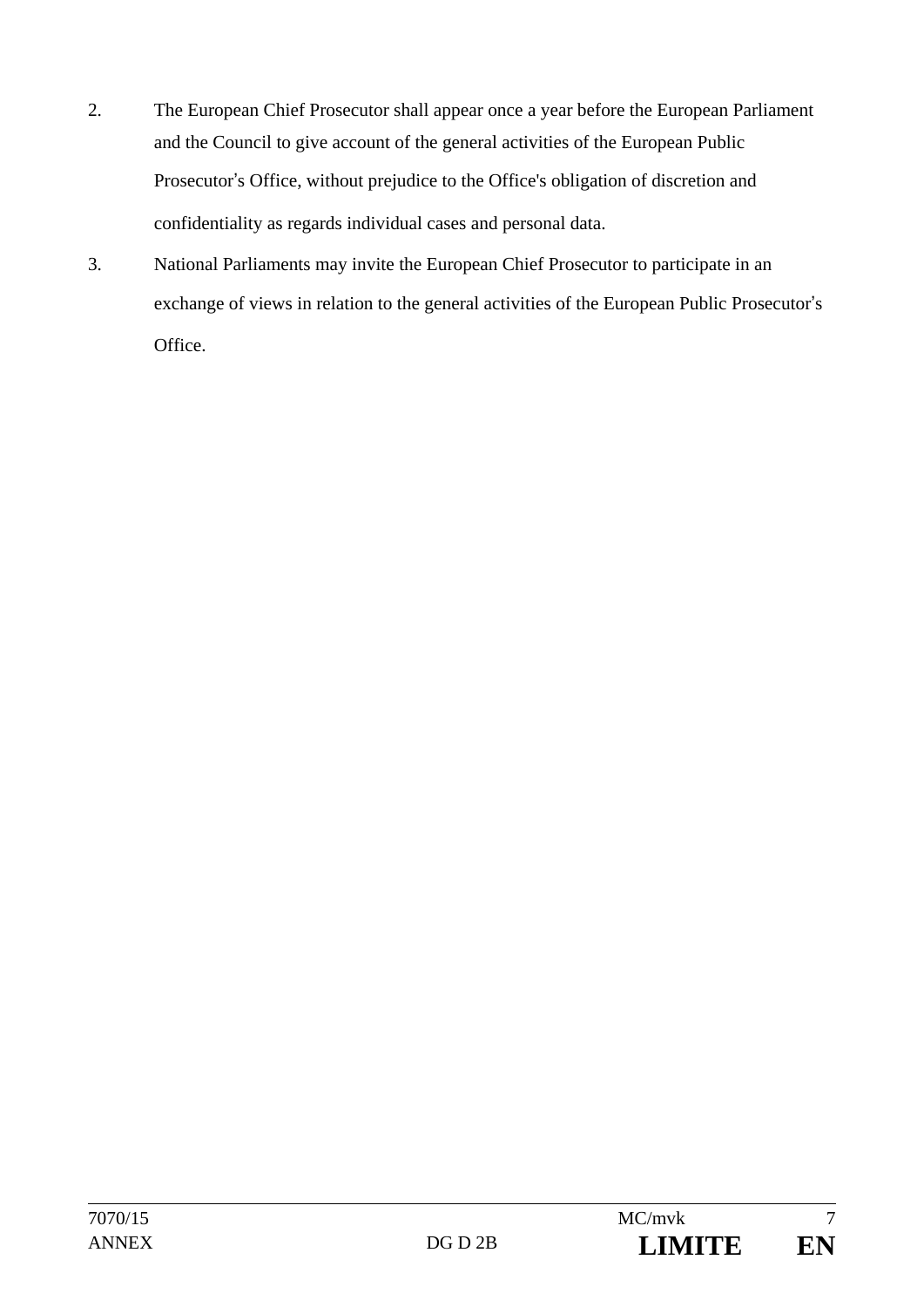# **CHAPTER III**

# **STATUS, STRUCTURE AND ORGANISATION OF EPPO**

# **SECTION 1**

# **STATUS AND STRUCTURE OF THE EUROPEAN PUBLIC PROSECUTOR**'**S OFFICE**

**[…]**<sup>8</sup>

# **SECTION 2**

# **APPOINTMENT AND DISMISSAL OF THE MEMBERS OF THE EUROPEAN PUBLIC PROSECUTOR**'**S OFFICE**

# *Article 13*<sup>9</sup>

# **Appointment and dismissal of the European Chief Prosecutor and of the Deputy European Chief Prosecutors**

1. The European Parliament and the Council shall appoint by common accord the European Chief Prosecutor for a term of nine years, which shall not be renewable. The Council shall act by simple majority.

 **8** See DS 1169/15.

 $\alpha$  A number of delegations would prefer that the Chief Prosecutor is chosen from among the Members of the College.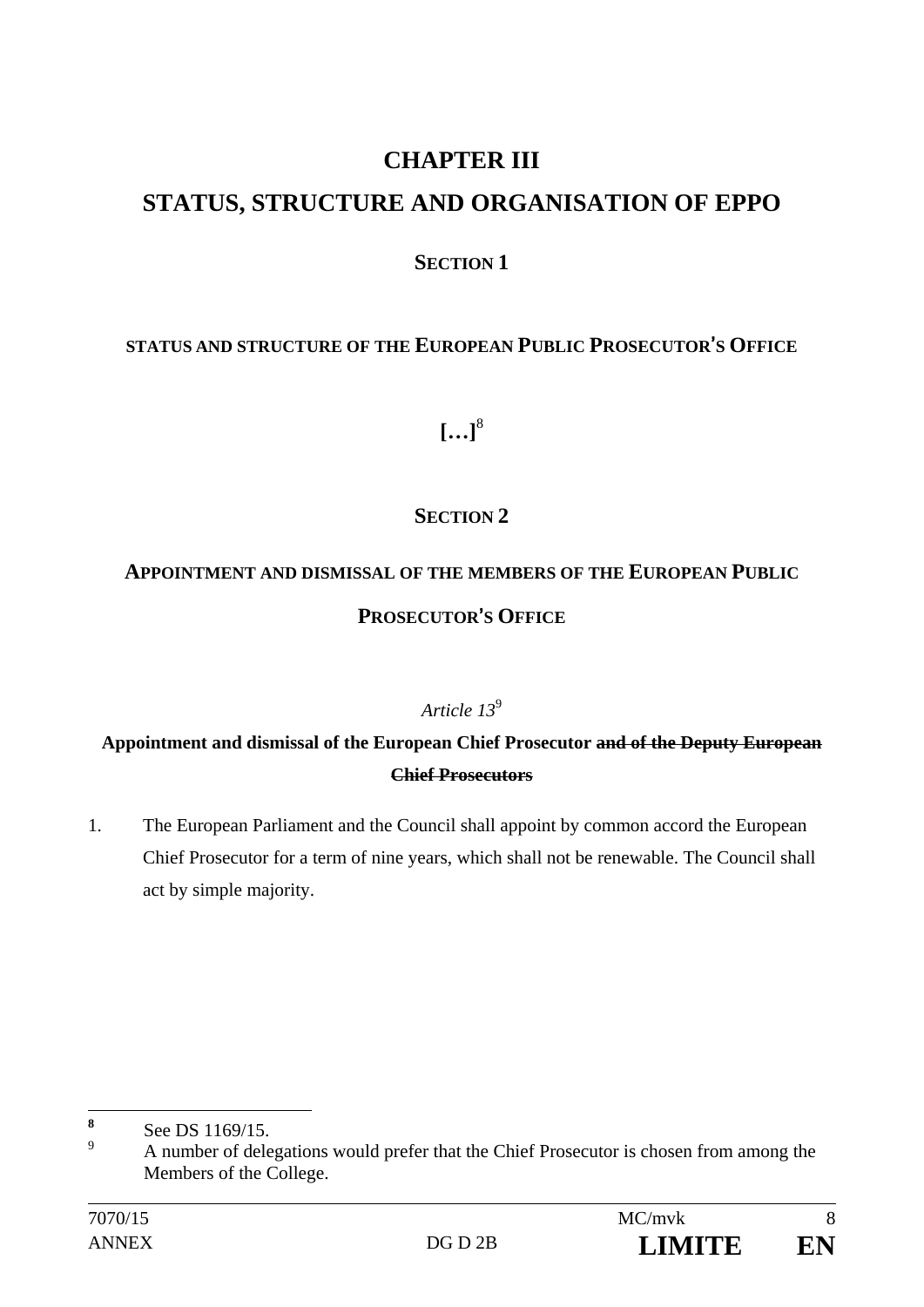- 2. The European Chief Prosecutor shall be selected from among candidates
	- a) who are active members of the public prosecution service or judiciary of the Member States :
	- b) whose independence is beyond doubt;
	- c) who possess the qualifications required for appointment, in their respective countries, to the highest prosecutorial or judicial offices and have relevant practical experience of national legal systems and of international judicial cooperation in criminal matters, or have served as European Prosecutors, and
	- d) who have sufficient managerial experience and qualifications for the position.
- 3. The selection shall be based on an open call for candidates, to be published in the Official Journal of the European Union, following which a Selection panel shall draw up a shortlist of qualified candidates to be submitted to the European Parliament and the Council. The panel shall comprise […] persons chosen from among former members of the Court of Justice and the Court of Auditors, former national members of Eurojust, members of national supreme courts and lawyers of recognised competence, one of whom shall be proposed by the European Parliament. The Council shall adopt a decision establishing the panel's operating rules and adopt a decision appointing its members.<sup>10</sup>
- 4. The Court of Justice of the European Union may, on application by the European Parliament, the Council or the Commission, dismiss the European Chief Prosecutor [or a Deputy European Chief Prosecutor] if it finds that he or she no longer fulfils the conditions required for the performance of his or her duties or that he or she is guilty of serious misconduct.
- 5. If the European Chief Prosecutor, if his/her services are no longer necessary to fulfil the duties of the Office, if he/she is dismissed or leaves his/her position for any other reason, the position shall immediately be filled in accordance with the procedure set out in paragraphs  $1 - 3$  above.

 $10$ **<sup>10</sup>** The composition of the Selection panel remains to be determined. A Recital will be added to duly justify the conferral of implementing powers on the Council, in accordance with Article 291(2) TFEU.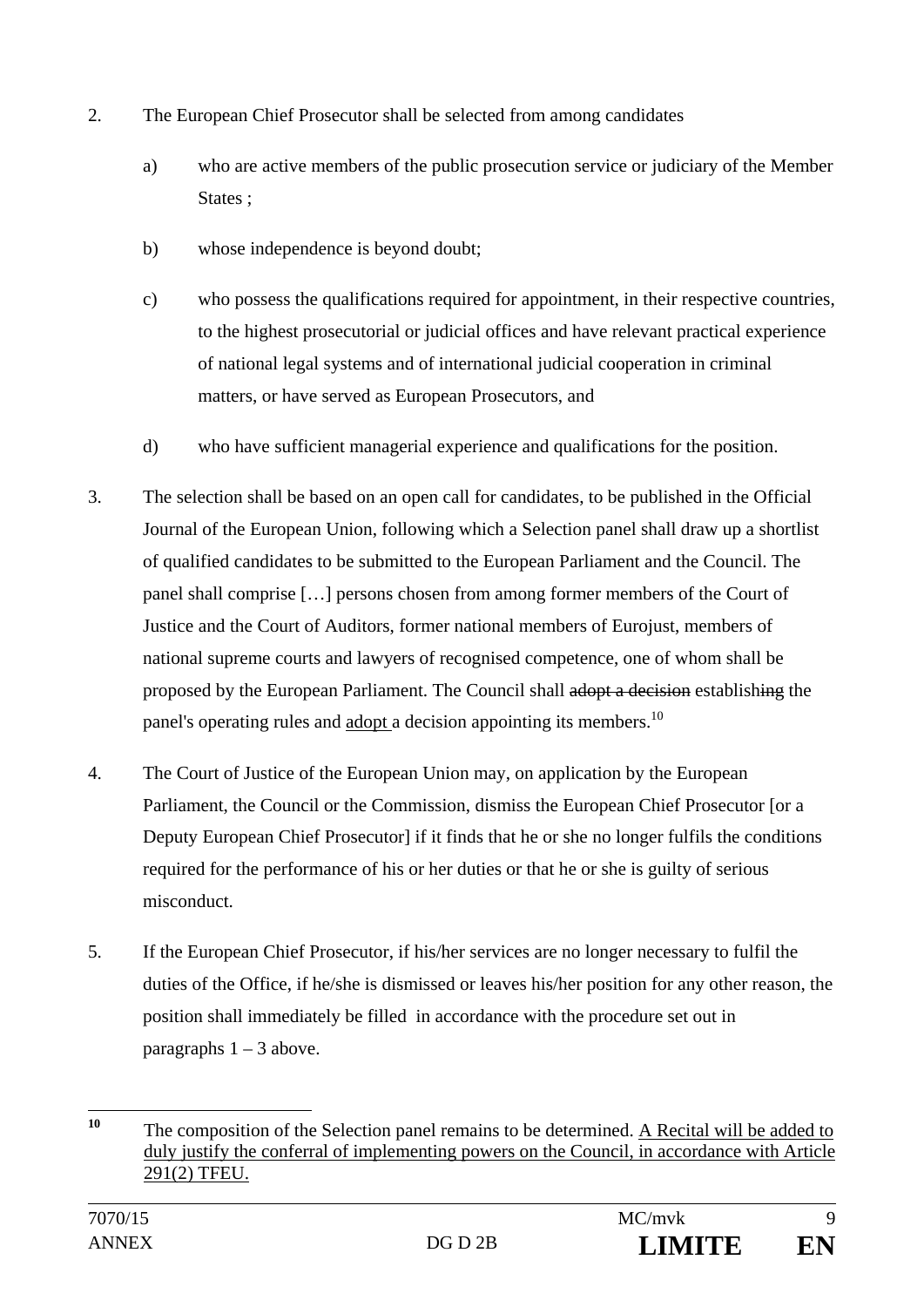# *Article 13a*

## **Appointment and dismissal of the Deputy European Chief Prosecutors**

- 1. The College shall select at least three European Prosecutors appointed in accordance with Article 14 to serve as Deputy European Chief Prosecutors for a renewable mandate period of three years. The selection shall follow in accordance with the internal rules of procedure, taking into account the interest of ensuring a geographical balance between the Deputies. The Deputy European Chief Prosecutors will retain their status of European Prosecutors.
- 2. If a European Prosecutor selected to act as Deputy European Chief Prosecutor no longer fulfils the conditions required for the performance of his or her duties, the College may decide that he or she shall not serve as Deputy European Chief Prosecutor. Article 14(5) will apply to Deputy European Chief Prosecutors in their capacity of European Prosecutors.
- 3. If a Deputy European Chief Prosecutor resigns, if his/her services are no longer necessary to fulfil the duties of the Office, if he/she is dismissed or leaves his/her position for any other reason, the position shall, when the College finds it necessary necessary, immediately be filled in accordance with the procedure set out in paragraph 1.

# *Article 14<sup>11</sup>*

# **Appointment and dismissal of the European Prosecutors**

1. Each Member State shall nominate three candidates for the position as European Prosecutor from among candidates which:

- a) are active members of the public prosecution service or judiciary of the Member States ;
- b) whose independence is beyond doubt, and

c) who possess the qualifications required for appointment, in their respective countries, to high prosecutorial or judicial office and have relevant practical experience of national legal systems and of international judicial cooperation in criminal matters.

 $11$ Some delegations are of the opinion that it would be enough for each Member State to nominate one candidate for the position as European Prosecutor.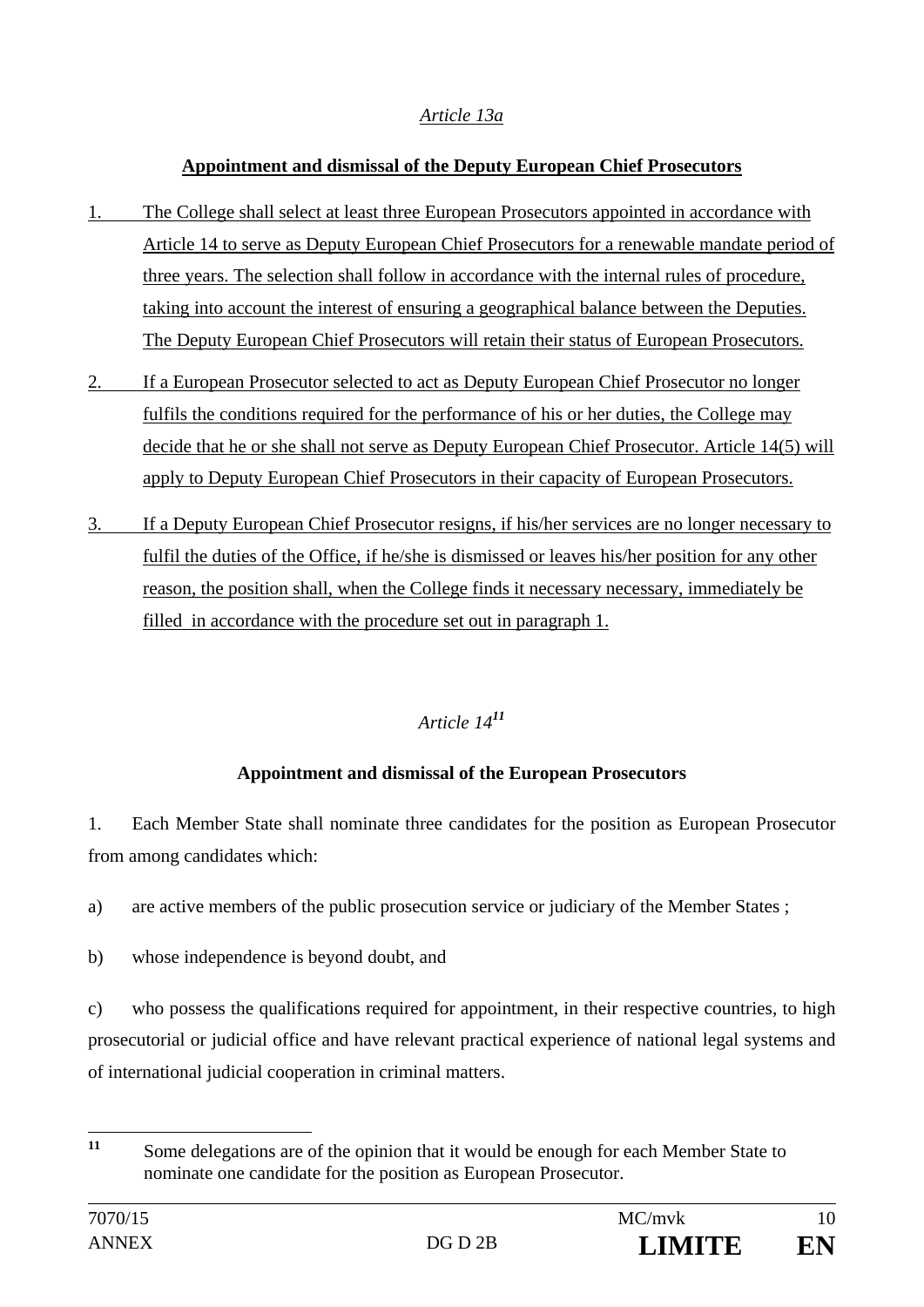- 2. The Council shall, after having heard the Selection panel<sup>12</sup>, select and appoint one of the candidates to be the European Prosecutor of the Member State in question. If the Selection Panel finds that a candidate does not fulfil the conditions required for the performance of the duties of a European Prosecutor, its opinion shall be binding on the Council.
- 3. The European Prosecutors shall be selected and appointed for a non- renewable term of [nine] years by the Council, acting by simple majority.
- 4. Every [three] years there shall be a partial replacement of a third of the European Prosecutors. The Council, acting by simple majority, shall adopt transitional rules**<sup>13</sup>** for the appointment of European Prosecutors for and during their first mandate period.
- 5. The Court of Justice of the European Union may, on application by the European Parliament, the Council or the Commission, dismiss a European Prosecutor if it finds that he or she no longer fulfils the conditions required for the performance of his or her duties or that he or she is guilty of serious misconduct.
- 6. If a European Prosecutor resigns, if his/her services are no longer necessary to fulfil the duties of the Office, if he/she is dismissed or leaves his/her position for any other reason, the position shall immediately be filled in accordance with the procedure set out in paragraphs 1 and 2 above.

# **Appointment and dismissal of the European Delegated Prosecutors**

1. The College shall, upon proposal by the European Chief Prosecutor, appoint the European Delegated Prosecutors nominated by the Member States. The College may reject the nominated person if he/she does not fulfil the criteria referred to in paragraph 2. The European Delegated Prosecutors shall be appointed for a term of five years, which shall be renewable.

 $12$ <sup>12</sup> The composition of the panel remains to be determined.

**<sup>13</sup>** A Recital will be added to duly justify the conferral of implementing powers on the Council, in accordance with Article 291(2) TFEU.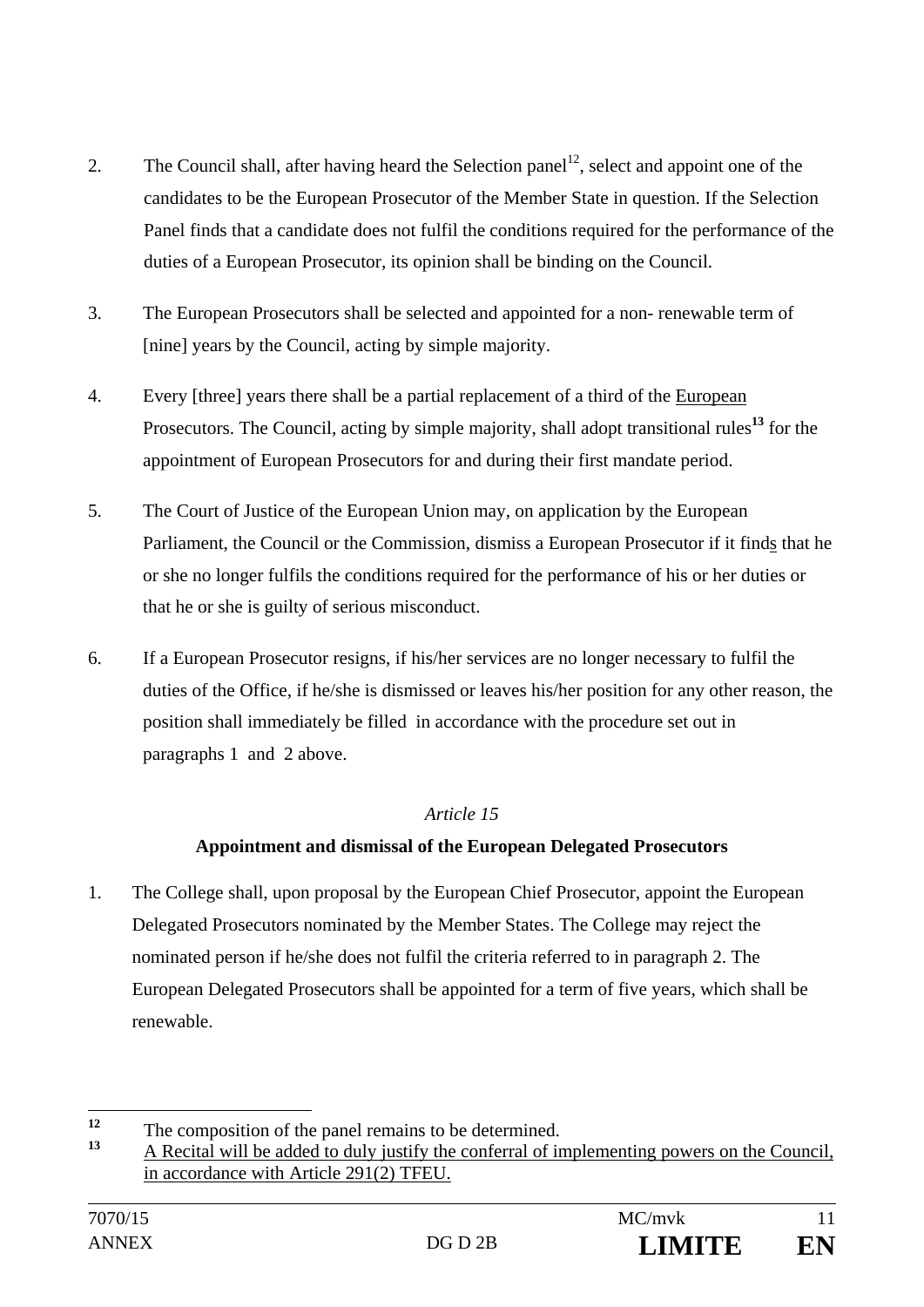- 2. The European Delegated Prosecutors shall be active members of the public prosecution service or the judiciary of the Member States which nominated them. Their independence shall be beyond doubt and they shall possess the necessary qualifications and relevant practical experience of their national legal system. Member States shall appoint a European Delegated Prosecutor as a Prosecutor under national law if at the time of his or her appointment as a European Delegated Prosecutor, he or she did not have this status already.
- 3. The appointment of European Delegated Prosecutors shall take effect upon the decision of the College.
- 4. The College shall dismiss a European Delegated Prosecutor if it finds that he or she no longer fulfils the requirements set out in paragraph 2 or the criteria applicable to the performance of their duties**<sup>14</sup>**, or that he or she is guilty of serious misconduct.
- 5. If a Member State decides to dismiss or take disciplinary action against a national prosecutor who has been appointed as European Delegated Prosecutor, it shall consult the European Chief Prosecutor before taking action. A Member State may not dismiss or take disciplinary action against a European Delegated Prosecutor for reasons connected with his activities under this Regulation<sup>15</sup>.
- 6. If a European Delegated Prosecutor resigns, if his/her services are no longer necessary to fulfil the duties of the Office, if he/she is dismissed or leaves his/her position for any other reason, the relevant Member State shall immediately inform the Central Office and, where necessary, nominate another prosecutor to be appointed as the new European Delegated Prosecutor<sup>16</sup> in accordance with paragraph 1.

 $14$  $14$  Some delegations have suggested that additional criteria should be added here.

Some delegations have noted that a differentiation between the respective roles of an EDP and of a national prosecutor may need to be spelled out in this context. A number of delegations have also underlined their view that the European Delegated Prosecutors will remain in the national prosecution structure and that national rules on disciplinary actions and other matters should apply to them. One delegation has noted that it must be clarified what the notion "connected with his activities" actually means.

<sup>&</sup>lt;sup>16</sup> Some Member States have questioned whether the words "where necessary" are sufficient in order to clarify that Member States do not always need to replace EDP's that leave their position.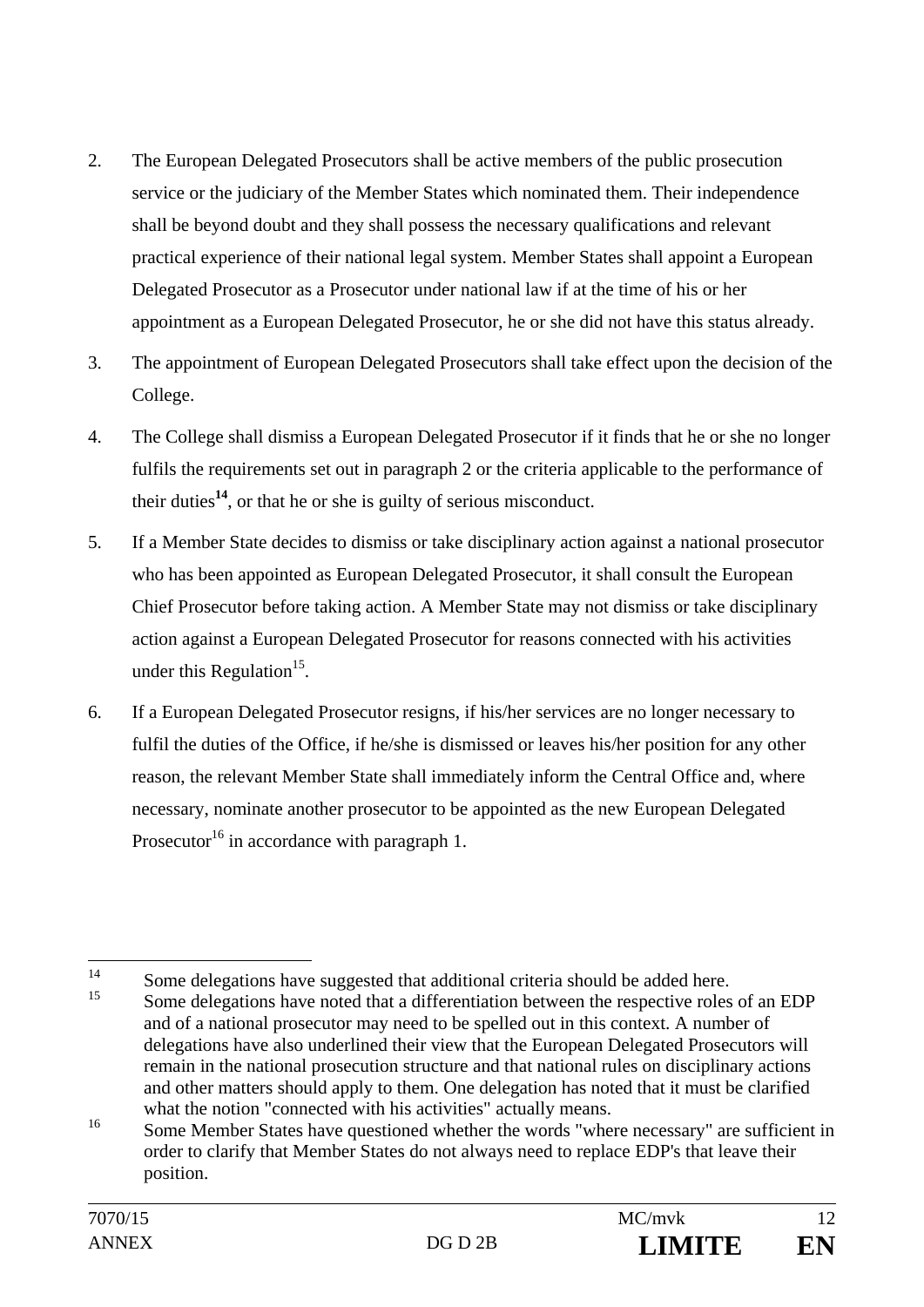# **SECTION 3 INTERNAL RULES OF PROCEDURE**

## *Article 16*

#### **Internal rules of Procedure of the European Public Prosecutor**'**s Office**

- 1. The internal Rules of Procedure shall govern the organisation of the work of the Office<sup>17</sup>.
- 2. A proposal for the internal Rules of Procedure of the European Public Prosecutor's Office shall be prepared by the European Chief Prosecutor and adopted by the College by two thirds majority without delay once the Office has been set up.

# **SECTION 4**

# **COMPETENCE OF THE EUROPEAN PUBLIC PROSECUTOR**'**S OFFICE**

## *Article 17*

## **Criminal offences within the competence of the European Public Prosecutor**'**s Office**

The European Public Prosecutor's Office shall have competence in respect of the criminal offences

affecting the financial interests of the Union, which are provided for in Directive 2014/xx/EUand as  $implemented$  by national law  $^{18}$ . The European Public Prosecutor's Office shall exercise this competence on the basis of the applicable national law implementing this Directive.

<sup>17</sup>  $\frac{17}{18}$  It has been agreed that the Regulation will include very detailed rules on allocation of cases. The competence of the EPPO as determined by this Article raises complex legal issues that will need to be considered further. One of the open issues in this Article is whether a dynamic reference (the standard solution ensuring legal certainty) or a static reference to the substantive law should be chosen. Some delegations would prefer to see the offences defined in this Regulation directly.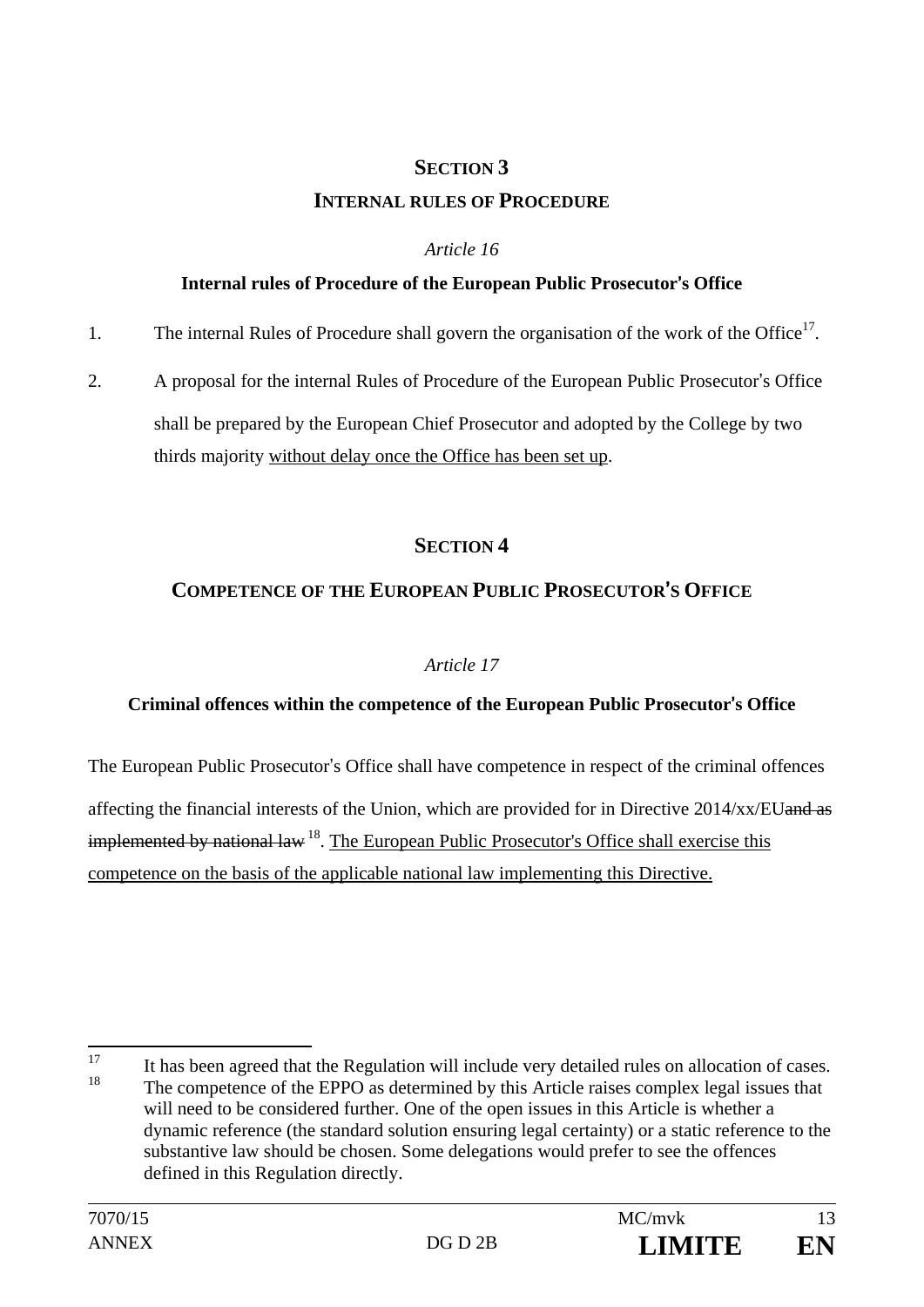#### **Ancillary competence**

- 1. Where an offence constituting a criminal offence referred to in Article 17 is based on a set of facts which are identical or inextricably linked to a set of facts constituting, in whole or in part under the law of the Member State concerned, a criminal offence other than those referred to in Article 17, the European Public Prosecutor's Office shall also be competent for those other criminal offences, under the condition that the offence referred to in Article 17 is preponderant. Where the offence referred to in Article 17 is not preponderant, the Member State that is competent for the other offence shall also be competent for the offence referred to in Article  $17^{20}$ .
- 2. When assessing whether two set of facts are inextricably linked within the meaning of paragraph 1, account shall be taken as to whether one of the relevant offences has been instrumental in committing the other offence or to whether one offence has been committed with a view to ensuring impunity<sup>21</sup>.
- 3. An offence in accordance with Article 17 shall be considered to be preponderant:
	- a) if the damage caused or likely to be caused to the Union exceeds the damage caused or likely to be caused by the same act to the Member State or a third party,  $or^{22}$ ,
	- b) in case the same act, under the law of the Member State, constitutes a different type of offence: if the sanction that may be imposed in respect of the offence in accordance with Article 17 is<sup>23</sup> more severe than the sanction that may be imposed in respect of the other type of offence.

<sup>19</sup> Many delegations continue to question whether the legal basis in Article 86 TFEU covers this Article.

<sup>&</sup>lt;sup>20</sup> The need for this provision has been questioned by some. Others have noted that it must be seen in the light of the right of evocation as foreseen in Article 21a.

<sup>&</sup>lt;sup>21</sup> A few delegations have suggested that this provision should rather be a recital. Others have suggested that the text should be given more detail.

<sup>&</sup>lt;sup>22</sup> Many delegations have pointed out that it would be difficult to measure and compare the financial damage, or that it would at least be difficult to know what the damage is at an early stage of investigation. The assessment of the damage may also change during an investigation. It has been suggested that this rule should be seen as a hierarchical order of criteria. An explanatory recital could be considered to address these concerns.

**<sup>23</sup>** The Commission and some delegations would add the words "equal or" here.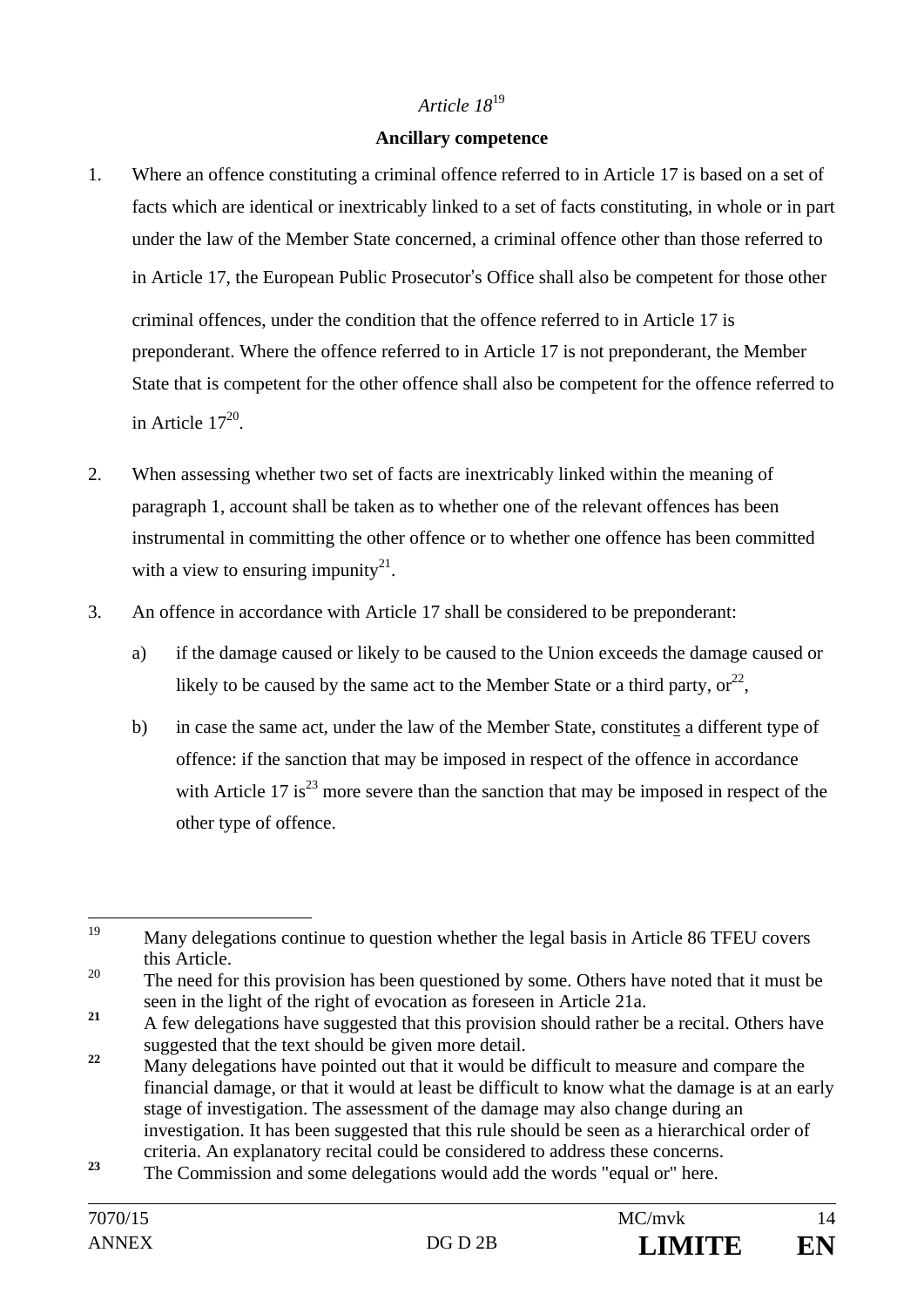- 4. The European Public Prosecutor's Office and the national prosecution authorities shall consult each other in order to determine which authority should exercise its competence pursuant to paragraph 1. Where appropriate to facilitate this choice, Eurojust may be associated in accordance with Article [57].
- 5. In case of disagreement between the European Public Prosecutor's Office and the national prosecution authorities over the exercise of competence pursuant to this Article, the national authorities competent to decide on the attribution of competences concerning prosecution at national level<sup> $24$ </sup> shall decide who shall exercise the ancillary competence.

## **Exercise of the competence of the European Public Prosecutor**'**s Office**

- 1. The European Public Prosecutor's Office has priority competence to investigate and prosecute any criminal offence referred to in Articles 17 and, where applicable, Article 18, where such offence<sup>25 26</sup>
	- a) was committed in whole or in part within the territory of one or several Member States, or
	- b) was committed by a national of a Member State, or
	- c) when committed outside of these territories by a person who was subject to the Staff Regulations or Conditions of Employment of Other Servants, at the time of the offence, provided that a Member State, according to its law, has jurisdiction for such offences when committed outside its territory.



<sup>24</sup> **<sup>24</sup>** Some delegations would prefer to refer to the College or to the Court of Justice for these decisions (linked to Article 33 on judicial review).

<sup>&</sup>lt;sup>25</sup> This jurisdiction provision should at term be in principle identical with the corresponding jurisdiction provision in the PIF-Directive. Some delegations would introduce a reference to "participating Member States" in this and other provisions.

<sup>&</sup>lt;sup>26</sup> One delegation has requested that non-serious offences for which intent is presumed according to national law should not be covered by the competence of the Office.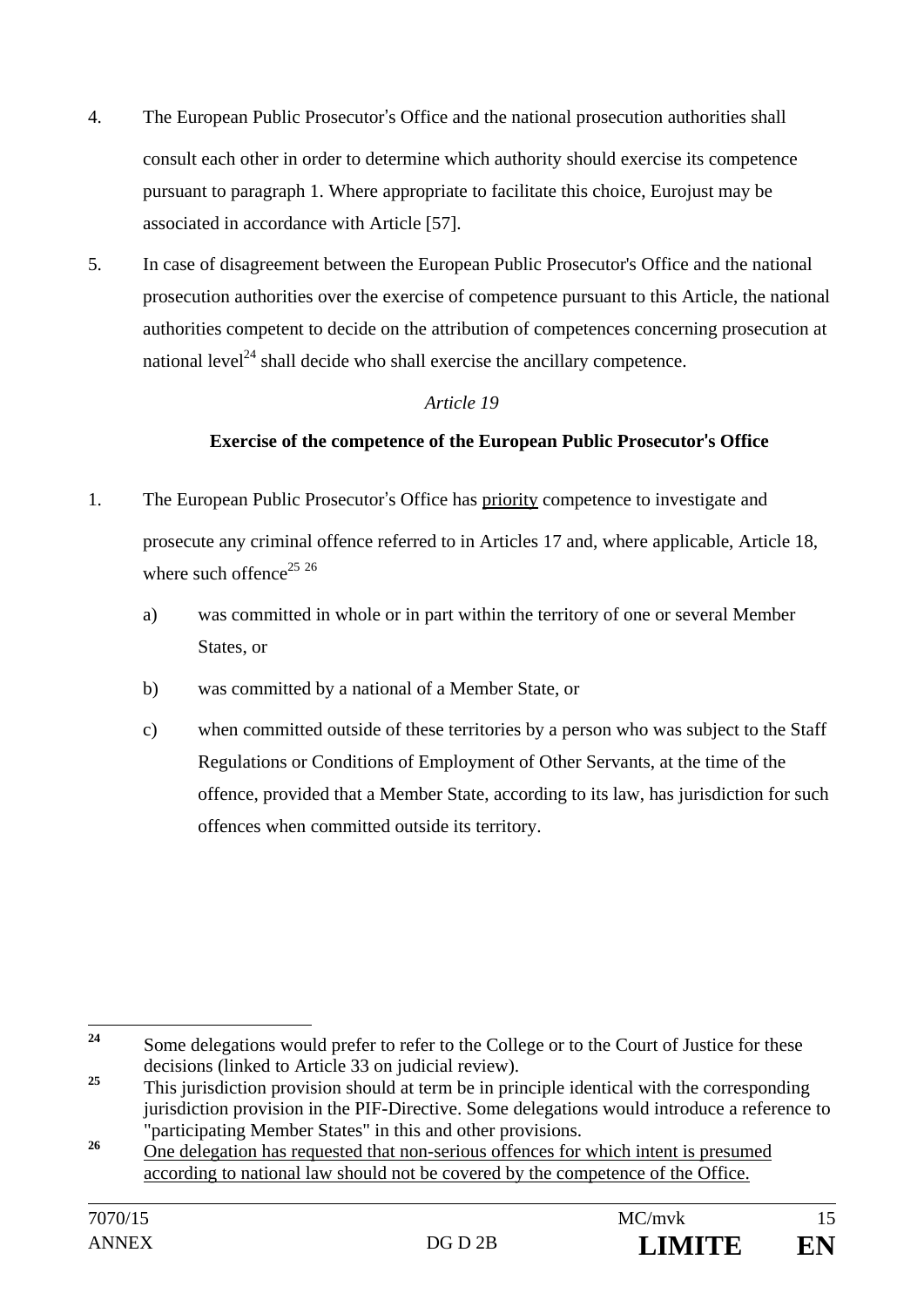2. The European Public Prosecutor's Office shall exercise its competence by initiating an investigation in accordance with Article 21 unless the Office has become aware that national authorities have already opened an investigation in respect of the same offence. If the European Public Prosecutor's Office decides to exercise its competence, the national authorities shall not exercise an own competence in respect of the same offence. If the national authorities have already started a criminal investigation in respect of the same offence, the European Public Prosecutor's Office may take over the investigation initiated by the national authority by exercising its right of evocation in accordance with Article 21a.

# **CHAPTER IV RULES OF PROCEDURE ON INVESTIGATIONS, PROSECUTIONS AND TRIAL PROCEEDINGS**

# **SECTION 1 CONDUCT OF INVESTIGATIONS**

## *Article 20*  **Reporting, registration and verification of information**

1. The institutions, bodies, offices and agencies of the Union, and, in accordance with applicable national law, the competent authorities of the Member States competent in accordance with applicable national law shall inform**<sup>27</sup>** the European Public Prosecutor's Office without delay of any conduct which might constitute an offence within its competence.

Where the conduct caused or is likely to cause damage to the Union's financial interest of less than EUR 10 000, and the national authorities do not have reasons to assume that the Office will exercise its right of evocation in accordance with Article 21a for the reason that the case has does not have repercussions at Union level which require an investigation to be conducted by the Office or has been opened following suspicions that an offence has been committed by officials and other servants of the European Union or members of the institutions, the

 $27$ **<sup>27</sup>** Some delegations have requested that the procedures for providing this information should be described in detail, in particular with a view of ensuring an uncomplicated reporting process.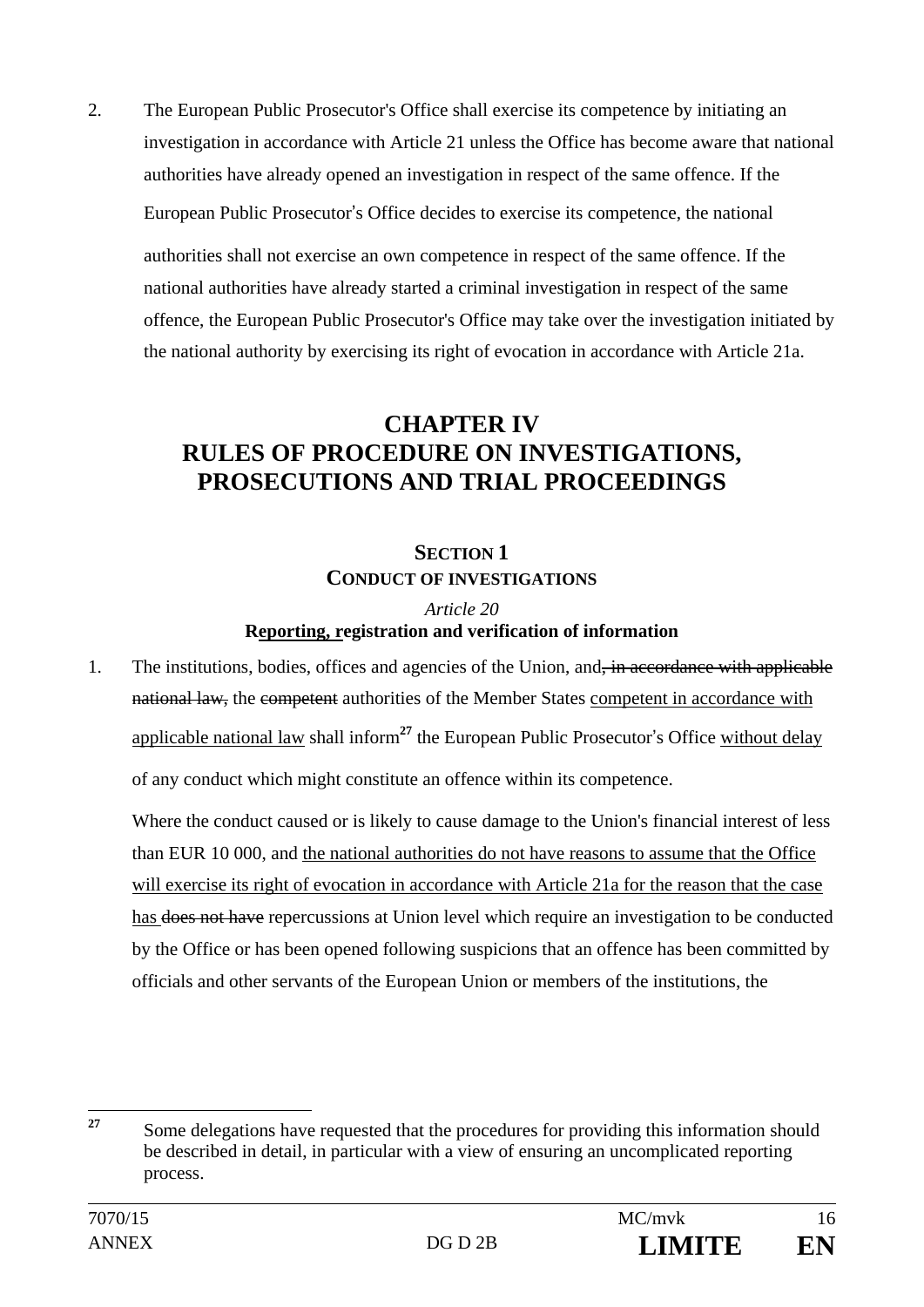information obligation may be fulfilled through a summary report [every threesix months] of conduct which might constitute such offences.<sup>28</sup> Where the conduct has caused or is likely to cause damage to the Union's financial interest which does not exceed EUR 1 000, the information obligation is not mandatory except if the case has repercussions at Union level which require an investigation to be conducted by the Office or if it has been opened following suspicions that an offence has been committed by officials or other servants of the European Union or members of the institutions.

The report shall include, as a minimum, a short description, including place and time, of the offence, available information about victims and perpetrators, and an assessment of the damages caused or likely to be caused. The report may be presented in the form of an automatically generated information from a Member State's criminal case management system $^{29}$ .

- 2. The European Public Prosecutor's Office collects and may receive any necessary information on conduct which might constitute an offence within its competence.
- 3. Any information brought to the attention of the European Public Prosecutor's Office shall be registered and verified by the European Public Prosecutor's Office in accordance with the internal rules of procedure. The verification shall aim at assessing whether there are grounds for the European Public Prosecutor's Office to initiate an investigation under this Regulation.
- 4. Where, upon verification, the European Prosecutor's Office decides that there is no ground to initiate an investigation, the reasons shall be noted in the Case Management System. It shall inform the national authority, the Union institution, body, office or agency, and, where appropriate<sup>30</sup>, the persons who provided the information, thereof.

 $28$ **<sup>28</sup>** One delegation has requested that non-serious offences for which intent is presumed according to national law should not be covered by the information obligation.

<sup>&</sup>lt;sup>29</sup> A Recital with the following wording or similar will be considered: "Member States should present the report in the form of automatically generated information from the national criminal case management system, but may use other means for reporting if they still do not have such a system."

<sup>&</sup>lt;sup>30</sup> A few delegations would wish to delete "where appropriate", and a few others would prefer to introduce the words "at their request" as regards persons who provided information.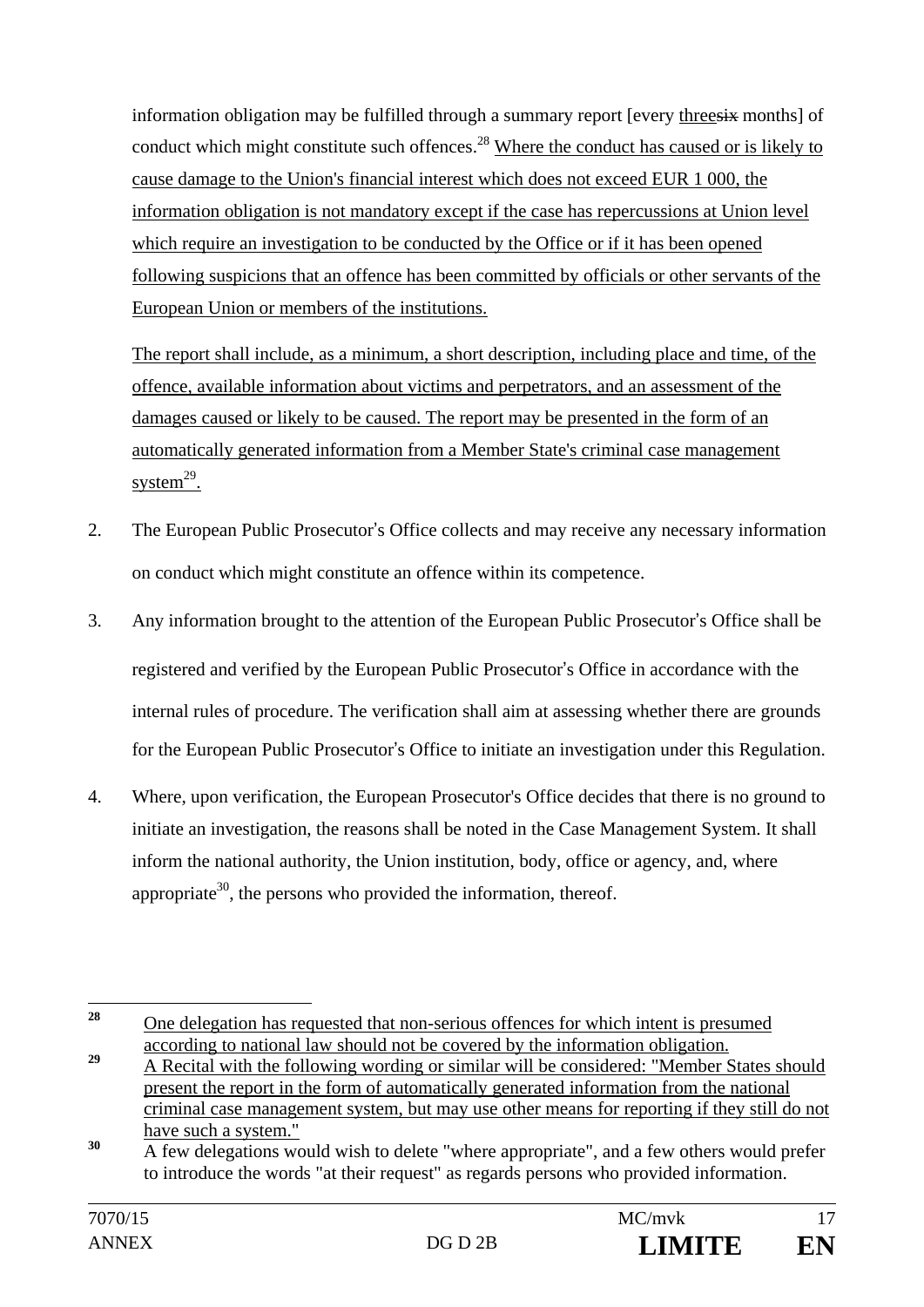# **Initiation of investigations and allocation of competences within the European Public Prosecutor**'**s Office***.*

- 1. Where, in accordance with this Regulation and the applicable national law, there are reasonable grounds to believe that an offence within the competence of the European Public Prosecutor's Office is being or has been committed, a European Delegated Prosecutor in a Member State which according to its national law has jurisdiction in the case, or in cases referred to in Article 9(3)(a) a Permanent Chamber, shall initiate an investigation and note this in the Case Management System**<sup>31</sup>**. If more than one Member State has jurisdiction, the competence shall in principle be exercised by the European Prosecutor or a European Delegated Prosecutor infrom the Member State where the focus of the criminal activity is.
- 2. Upon receipt of such information of initiation of an investigation in accordance with paragraph 1 of this Article, the Central Office shall verify whether an investigation has not already been initiated by the European Public Prosecutor's Office. If an investigation in respect of the same offence had not already been initiated, the competent Permanent Chamber may, taking into account the criteria set out in paragraph 3, allocatessign the case to a European Delegated Prosecutor with origin in another Member State, which according to its law would have has jurisdiction in the case. If an investigation in respect of the same offence has already been initiated by the European Public Prosecutor's Office, the competent Permanent Chamber shall, after consultation with the European Prosecutors and/or European Delegated Prosecutors concerned and taking into account the criteria set out in paragraph 3 of this Article, allocate the case in accordance with Article 12(1).

 $31$ **<sup>31</sup>** It is the understanding of the Presidency that the notification in the Case Management System will cover the necessary information from the European Delegated Prosecutor to the Central Office.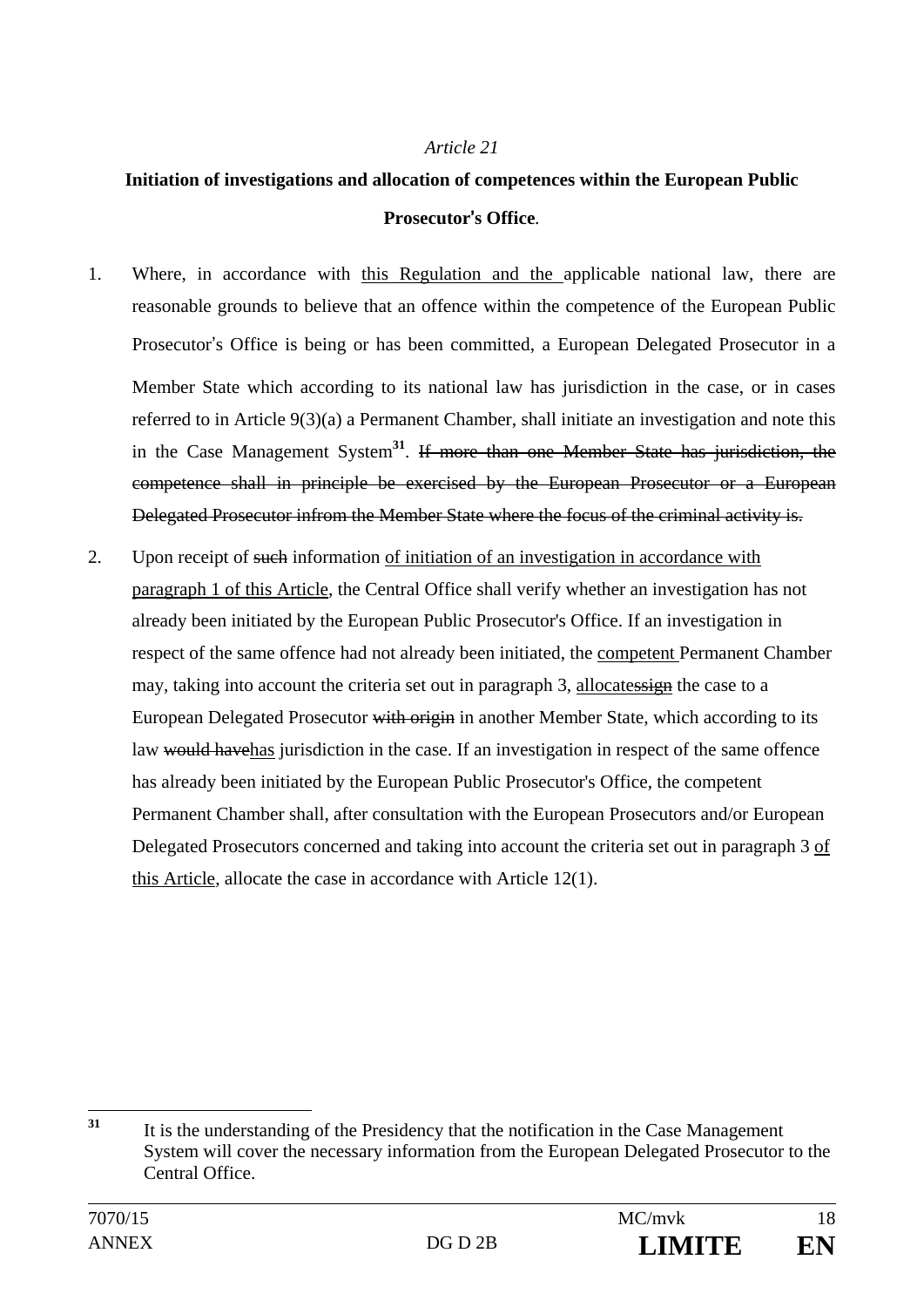- 3. A case shall in principle be handled by a European Delegated Prosecutor from the Member State where the focus of the criminal activity is or, if several connected offences within the competence of the Office have been committed, the Member State where the bulk of the offences has been committed. When allocating a case in accordance with paragraph 2 of this Article, the Permanent Chamber may deviate from that principle on sufficiently justified grounds, taking into account in particular the following criteria, in order of priority:
	- (a) the place where the accused person has his/her habitual residence;
	- (b) the nationality of the accused person;
	- (c) the place where the direct victim has its seat.
- 4. In the course of an investigation and until a decision to prosecute in accordance with Article 27 is taken, the Permanent Chamber directing monitoring case concerning more than one Member State may, after consultation with the European Prosecutors and/or European Delegated Prosecutors concerned, decide to reallocate a case to a European Delegated Prosecutor in another Member State if such reallocation is in the interest of the efficiency of investigations and in accordance with the general criteria for the choice of competent handling European Delegated Prosecutor set out in paragraph 3 in this Article.

#### *Article 21a*

## **Right of evocation and transfer of proceedings to the European Public Prosecutor's Office**

1. When a judicial authority or a law enforcement authority of a Member State exercises a competence in respect of an offence where the European Public Prosecutor's Office could exercise its right of evocation in accordance with paragraph 3 of this Articlereferred to in Article 17 or 18, it shall without delay inform the European Public Prosecutor's Office so that the latter may decide whether to exercise its right of evocation. The European Public Prosecutor's Office shall take its decision as soon as possible but no later than [14] days after having received the information from the national authority, unless the European Chief Prosecutor in a specific case takes a reasoned decision to prolong the time frame of [14 days] with a maximum of [14 days]. During this timeperiod the national authority shall refrain from taking any decision under national law which may have the effect of precluding the European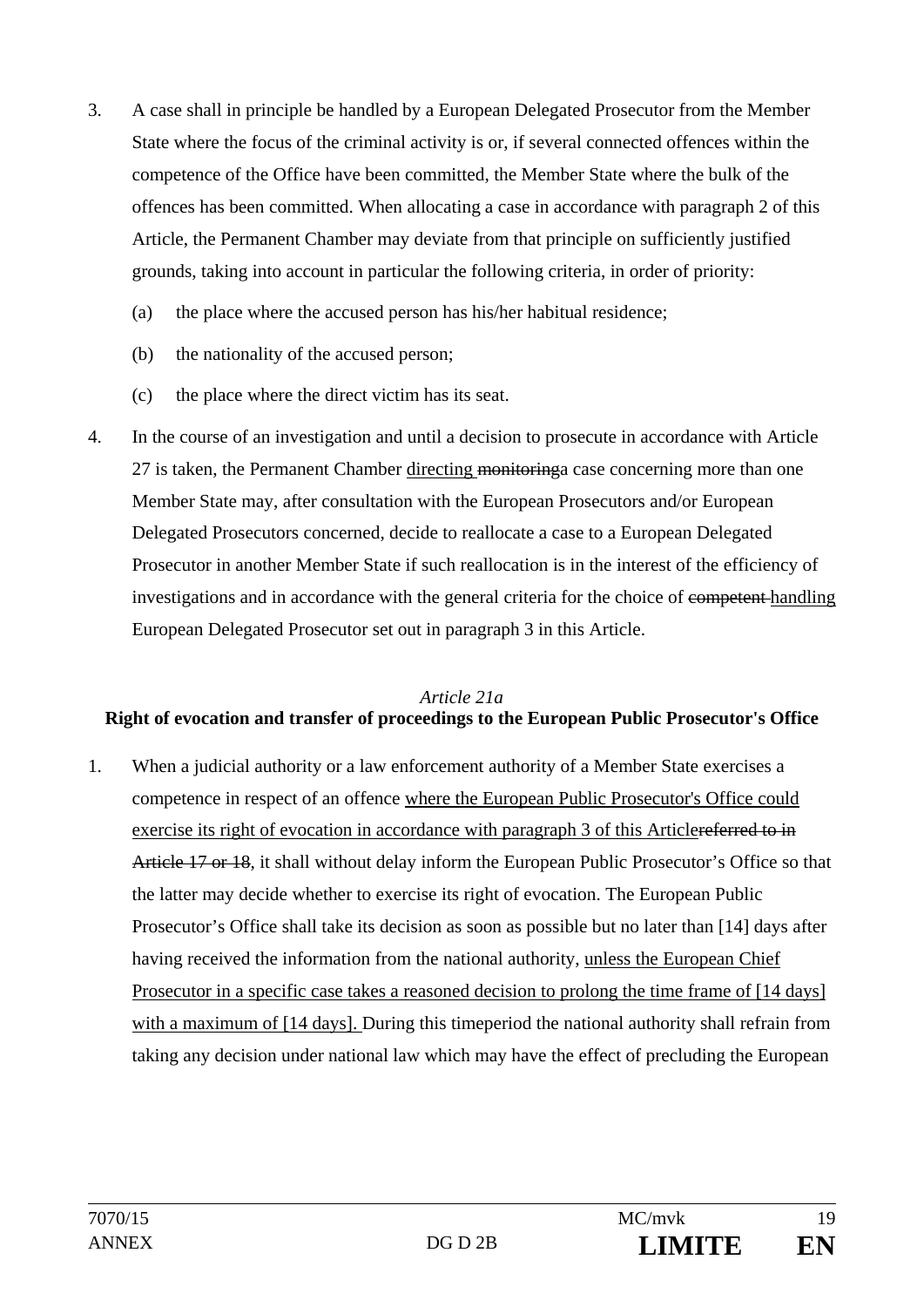Public Prosecutor's Office from exercising its right of evocation. The Member States' judicial and law enforcement authorities are not required to inform the European Public Prosecutor's Office of cases where the damage caused or likely caused by the alleged offender does not exceed 10 000 Euros unless they have reasons to assume that the Office would exercise its right of evocation in accordance with paragraph 2 and 3 of this Article.

- 2. If the European Public Prosecutor's Office is informed in accordance with paragraph 1or becomes otherwise aware of the fact that an investigation in respect of the same case is already undertaken by the judicial or law enforcement authorities of a Member State, it shall inform these authorities without delay, and shall take a decision on whether to exercise its competence within the time periods of the previous paragraph.
- 2a. The European Public Prosecutor's Office shall, where appropriate, consult with these judicial or law enforcement authorities of the Member State concerned before and shall thereafter deciding<sup>32</sup> whether to open its own investigation by exerciseing its right of evocation. Where the European Public Prosecutor's Office exercises its right of evocationeompetence, the competent authorities of the Member States shall transfer the proceedings to the Office and refrain from carrying out further acts of investigation in respect of the same offence except when acting on behalf of the European Public Prosecutor's Office in accordance with Article 23.
- 3. Where a criminal offence caused or is likely to cause damage to the Union's financial interests of less than EUR 10 000, the European Public Prosecutor's Office shall refrain from exercising its right of evocationes ompetence, unless

 (a) a case has repercussions at Union level**<sup>33</sup>** which require an investigation to be conducted by the Office, or

<sup>32</sup> **<sup>32</sup>** Some Member States would indicate certain conditions under which such a decision could be taken. It has also been suggested that it should be indicated who within the European Public Prosecutor's Office should be entitled to take such decisions. Others have strongly opposed any condition to the right of evocation; some have suggested that the national competence should only be exercised when EPPO has taken a formal decision not to use its own competence.

<sup>&</sup>lt;sup>33</sup> Some delegations request that a definition of this concept shall be introduced.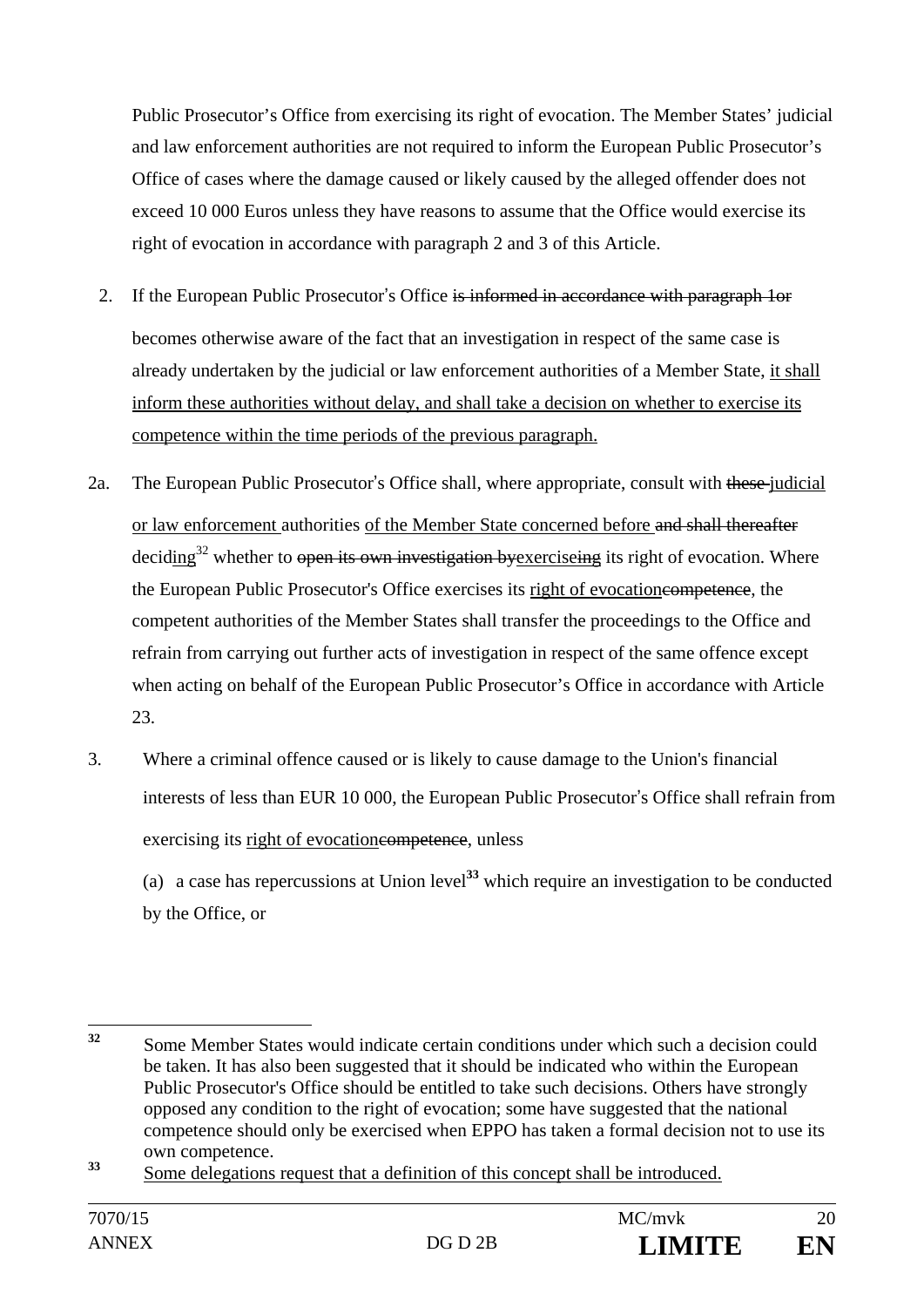(b) a case has been opened following suspicions that an offence has been committed by officials and other servants of the European Union, or members of the Institutions**<sup>34</sup>**.

 The Office may consult relevant national authorities or Union bodies in view of establishing whether the criteria of the cases defined in (a) and (b) in this provision are fulfilled.

- 4. The European Public Prosecutor's Office may exercise the right of evocation at any time during the investigation. Where the Office, after having been duly informed by the national authorities in accordance with paragraph 1 in this Article, has refrained from exercising its right of evocation, the competent judicial or law enforcement authority shall at any time in the course of the proceedings inform the Office of any new facts which could give the Office reasons to reconsider its previous decision.
- 5. In case of an ancillary competence in accordance with Article 18, the European Public Prosecutor's Office can may exercise its right of evocation in accordance with the conditions for the exercise of the said competence set out in the said Article.
- 6. The right of evocation in accordance with this Article may be exercised by a European Delegated Prosecutor from any Member State, whose judicial or law enforcement authorities have initiated an own investigation in respect of an offence in accordance with Articles 17 or 18. Article  $21(2)$ , (3) and (4) shall will apply when the right of evocation is exercised. When taking a decision to allocatessign the case to a European Delegated Prosecutor from another Member State, the Permanent Chamber shall take due account of the current state of the investigations. Where a European Delegated Prosecutor, who has received the information in accordance with paragraph 1 of this Article considers not to exercise the right of evocation, he/she shall inform the competent European Prosecutor of his/her Member State and await his/her instructions.

 $34$ **<sup>34</sup>** A few delegations have questioned whether these cases always need to be handled by the Office. Many delegations would like to see a definition or explanation of the concept of "repercussions at Union level" included in the text.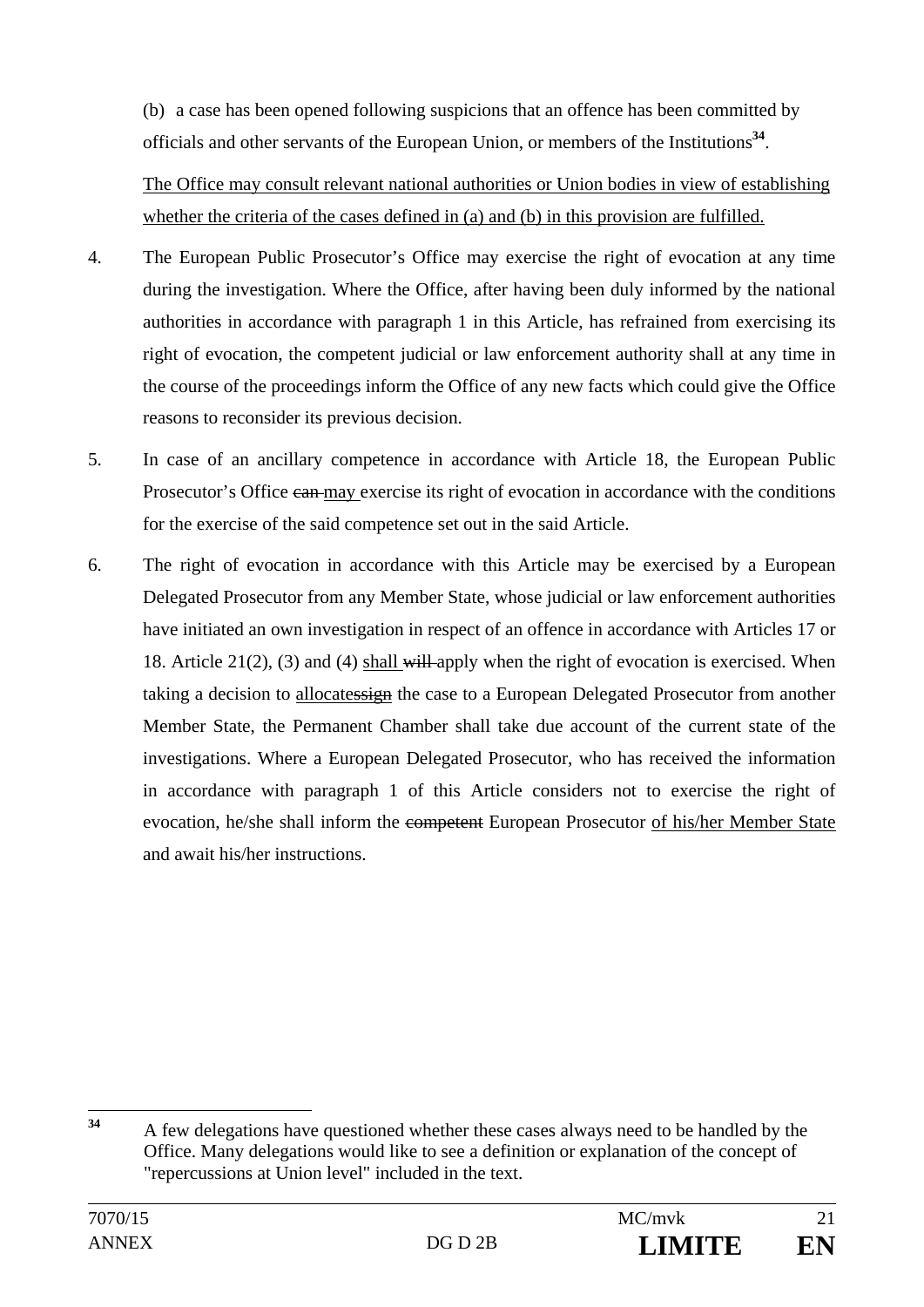#### **Urgent measures**

The competent national authorities shall take any urgent measures necessary to ensure effective investigation and prosecution with regard to an offence within the competence of the European Public Prosecutor's Office. If the European Public Prosecutor's Office decides to initiate the investigation or to exercise the right of evocation, it shall confirm, if possible within [48 hours] from the initiation of the investigations, the measures taken by the national authorities, even if such measures have been undertaken and executed under rules other than those of this Regulation.

# *Article 23*

## **Conducting the investigation**<sup>36</sup>

- 1. The handling European Delegated Prosecutor handling the case in accordance with Article 12(1)21 may, in accordance with national law, either undertake the investigation measures on his/her own or instruct the competent law enforcement authorities in the Member State where he/she is located. These authorities shall, in accordance with national law, ensure that all instructions from the European Public Prosecutor's Office, coming through the competent handling European Delegated Prosecutor, are followed and undertake the investigation measures allocats igned to them. The handling European Delegated Prosecutor shall regularly report through the competent European Prosecutor to the Permanent Chamber on significant developments in the case, in accordance with the rules laid down in the Internal Rules of Procedure.
- 2. In cross-border cases, where investigation measures need to be executed in another Member State, the handling European Delegated Prosecutor handling the case in accordance with Article 21 shall act in cooperation with the European Delegated Prosecutor where the investigation measure needs to be carried out in accordance with Article 26a.

 $35$ <sup>35</sup> The added value of the provision has been questioned by a few delegations.<br>36 A conceal with a magnetic little of the EDD's concealed by contrato fit

**<sup>36</sup>** A general rule on the responsibility of the EDP's as regards the conduct of investigations can be found in Art 12(1). Some delegations have requested that chain of command, according to which EP's always are those instructing EDP's from their own state shall be mentioned explicitly in this provision.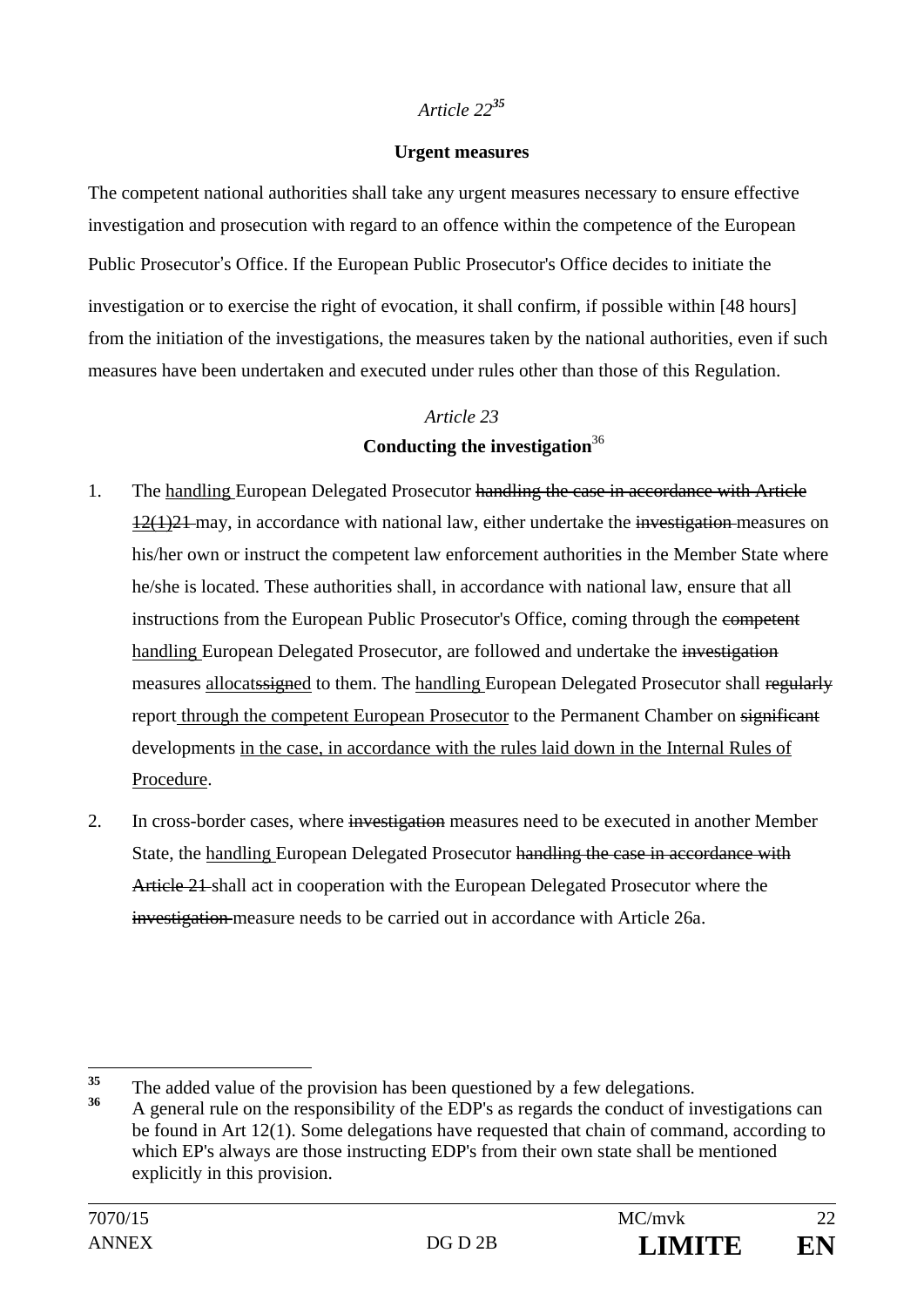- 3. At any time during the investigations, the competent national authorities shall take urgent measures necessary to ensure effective investigations even where not specifically acting under an instruction given by the handling competent-European Delegated Prosecutor. The national authorities shall without delay inform the European Delegated Prosecutor of the urgent measures taken.
- 4. In the course of an investigation and until a decision to prosecute in accordance with Article 27 is taken, the Permanent Chamber monitoring a case concerning more than one Member State may, after having consulted the European Prosecutor and the European Delegated Prosecutor concerned, decide to reallocate a case to a European Delegated Prosecutor in another Member States, if such reallocation is in the interest of the efficiency of investigations and in accordance with the criteria for jurisdiction set out in Article 21(3).
- 4a. Should the European Delegated Prosecutor fail to follow the instructions of the Permanent Chamber or the European Prosecutor, the European Prosecutor may propose to the Permanent Chamber to reallocate the case to another European Delegated Prosecutor.
- 5. The competent European Prosecutor may with the approval of that Permanent Chamber in exceptional cases take the decision to conduct the investigation himself/herself, if this appears necessary in the interest of the efficiency of the investigations or prosecution on the grounds of one or more of the following criteria<sup>37</sup>:
	- a) the seriousness of the offence, in particular in view of its possible repercussions on Union level;
	- b) when the investigation concerns Members of the institutions of the European Union;
	- c) when the handlingcompetent European Delegated Prosecutor in the Member State cannot- perform the investigation or prosecution.

When a European Prosecutor decides to conduct the investigation himself/herself, he/she will have all the powers of a European Delegated Prosecutor in accordance with this Regulation and national law.

<sup>37</sup> 37 A number of delegations oppose that a European Prosecutor should have any right to take over the conduct of investigations, and argue that it is sufficient that they have the right to supervise and instruct. Some have also suggested that the provision should be more flexible. Many delegations have criticised the wording of the criteria in this provision and asked for better clarity. The Presidency considers that the whole provision will be developed further in detail, in particular as regards applicable national law and judicial review.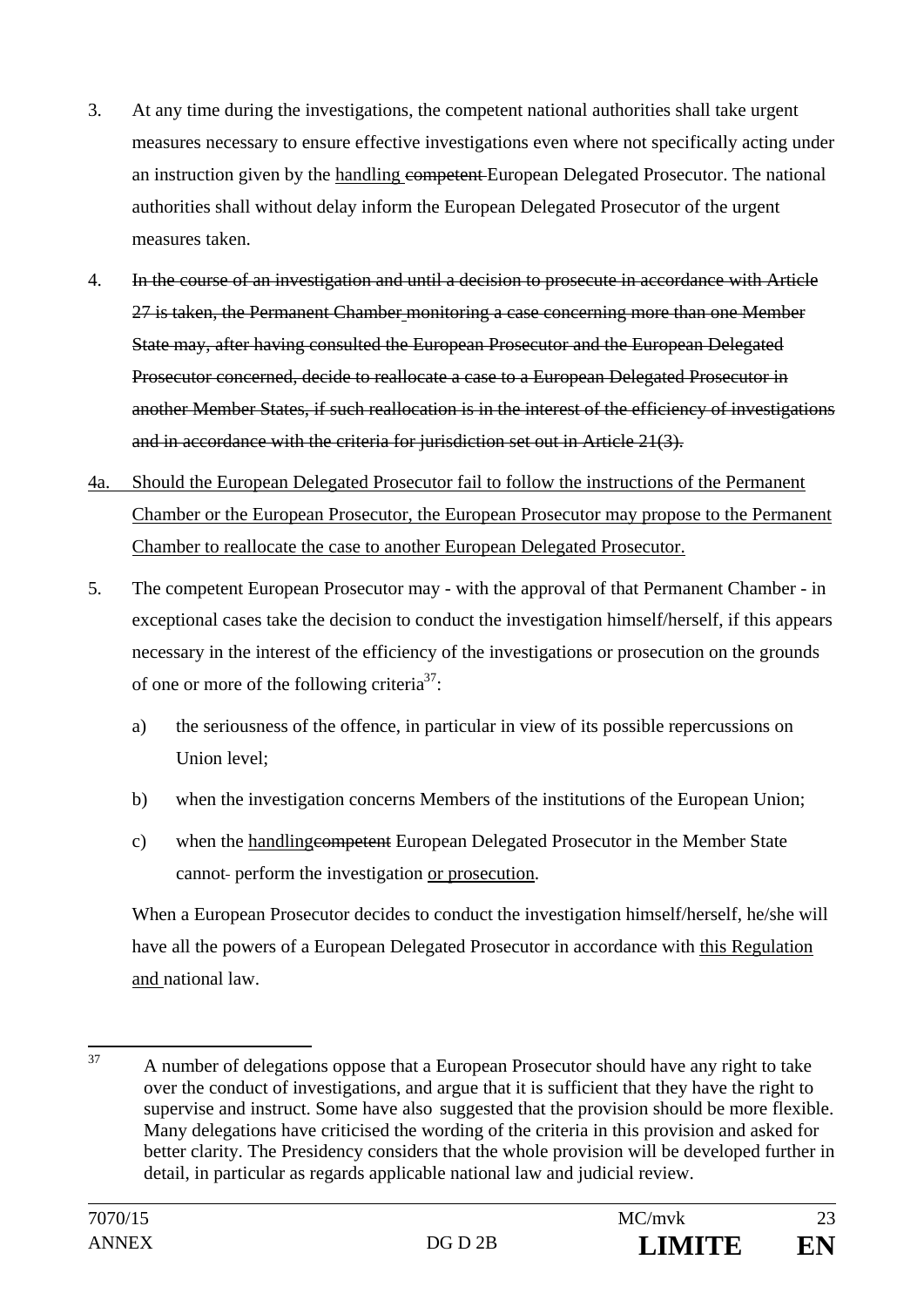The competent national authorities and the European Delegated Prosecutors concerned by the case shall be informed without delay of any decision taken under this paragraph.

6. Investigations carried out under the authority of the European Public Prosecutor's Office shall be protected by the rules concerning professional secrecy under the applicable Union legislation. Authorities participating in the investigations of the European Public Prosecutor's Office are also bound to respect professional secrecy as provided under the applicable national law.

## *Article 24*

# **Lifting privileges or immunities**

- 1. Where the investigations of the European Public Prosecutor's Office involve persons protected by privileges or immunities under national law, and such privilege or immunity presents an obstacle to a specific investigation being conducted, the European Chief Prosecutor<sup>38</sup> shall make a reasoned written request for its lifting in accordance with the procedures laid down by that national law.
- 2. Where the investigations of the European Public Prosecutor's Office involve persons protected by privileges or immunities under the law of the European Union, in particular the Protocol on the privileges and immunities of the European Union, and such privilege or immunity presents an obstacle to a specific investigation being conducted, the European Chief Prosecutor shall make a reasoned written request for its lifting in accordance with the procedures laid down by Union law.

<sup>38</sup> A number of delegations have suggested that this request should rather be made by European Delegated Prosecutors.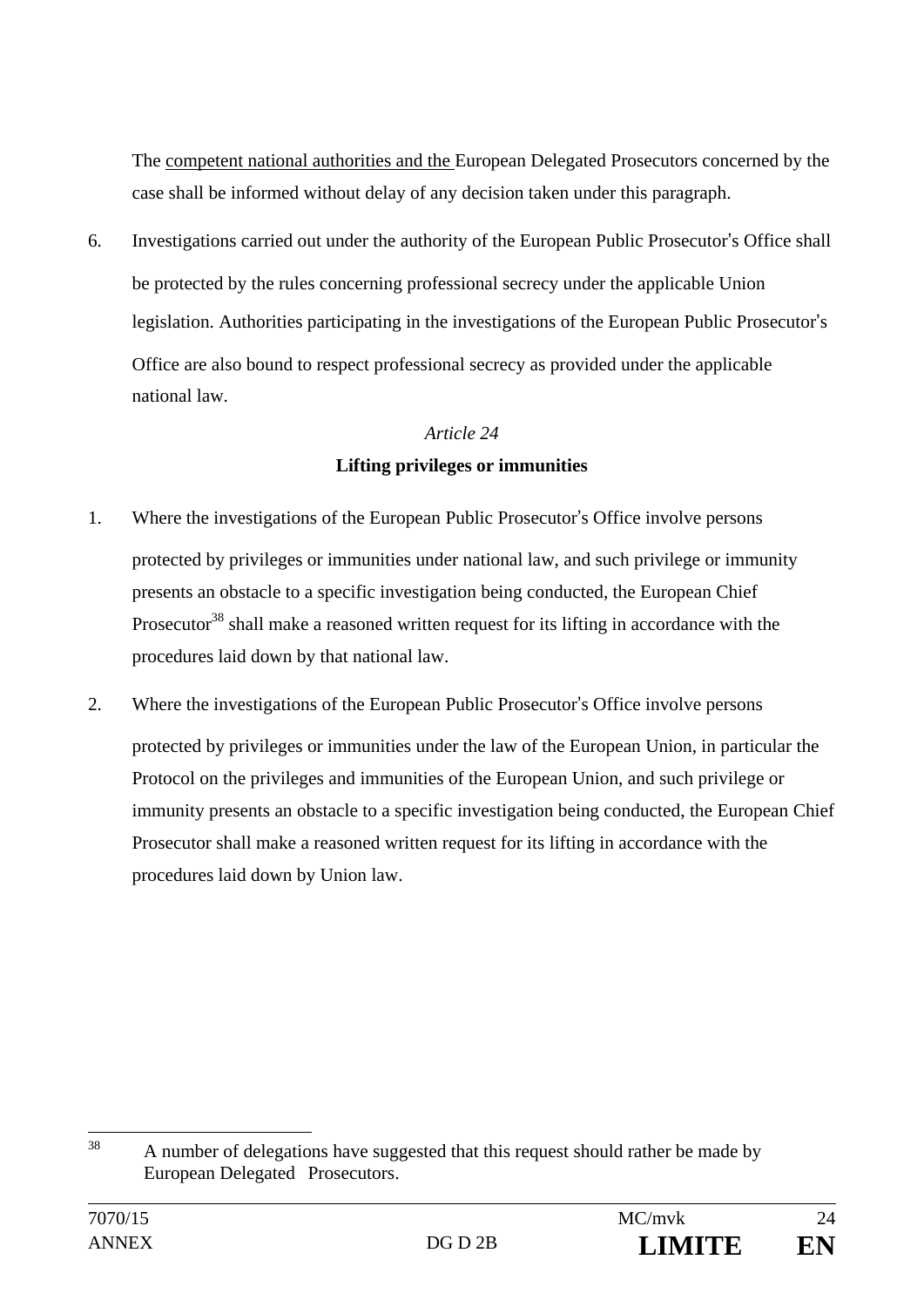# **SECTION 2**

## **INVESTIGATION AND OTHER MEASURES**

# *Article 25*

# **The European Public Prosecutor's Office's authority to investigate**

- 1. The European Delegated Prosecutor handling the case shall be entitled to order the same types of investigative measures in his/her Member State which are available to investigators/prosecutors according to national law in similar national cases. In addition to the conditions set out in national law, such measures may only be ordered where there are reasonable grounds to believe that the specific investigation measure in question might provide information or evidence useful to the investigation, and where there is no less intrusive measure available which could achieve the same objective.
- 2. Before ordering any investigation measure referred to in Article 26, the European Delegated Prosecutor handling the case shall request the authorisation of the competent national court.
- 3. Where the European Delegated Prosecutor handling the case, or a competent authority acting on his/her instructions in accordance with Article 23(1), undertakes investigative measures, the law of the Member State in which the measures are undertaken shall apply.

# *Article 26*  **Investigation and other measures**<sup>39</sup>

Member States shall ensure, at least in cases where the offence subject to the investigation would cause or is likely to cause a damage of 100,000 EUR or more,Member States shall ensure that the following investigative measures are also available under their laws to the European Public Prosecutor's Office:

<sup>39</sup> There are many diverging views on the content of this provision. This text is an attempt by the Presidency to reconcile as many as possible of the views expressed by delegations. A recital similar to recital 10 in the EIO Directive will give an explanation of the term "available" in the first paragraph.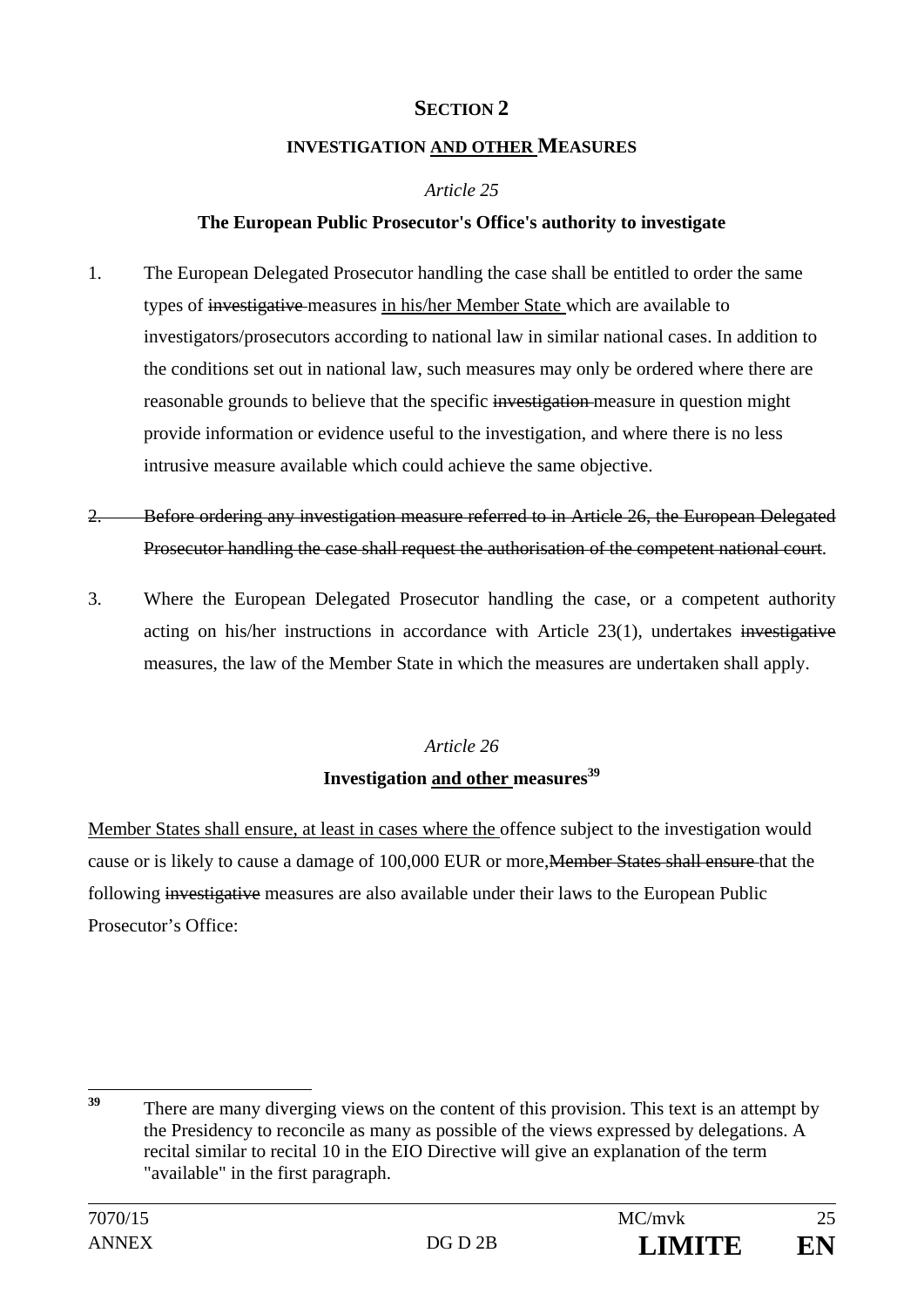- a) search any premises, land, means of transport, private home, clothes and any other personal property or computer system, and any conservatory measures necessary to preserve their integrity or to avoid the loss or contamination of evidence;
- b) obtain the production of any relevant object or document, or of stored computer data, including traffic data and banking account data, encrypted or decrypted, either in original or in some other specified form;
- c) freeze instrumentalities or proceeds of crime, including freezing of assets, which are expected to be subject to confiscation by the trial court and there is reason to believe that the owner, possessor or controller will seek to frustrate the judgement ordering confiscation;
- d) freeze future financial transactions, by ordering any financial or credit institution to refrain from carrying out any financial transaction involving any specified account or accounts held or controlled by the suspected or accused person;
- e) intercept electronic communications to and from the suspected person, on any electronic communication connection that the suspected or accused person is using.

# *Article 26a***<sup>40</sup>**

# **Cross-border investigations**

1. The European Delegated Prosecutors shall assist each other in cross-border cases. Where an investigation measure needs to be undertaken in a Member State other than the Member State of the handling European Delegated Prosecutor handling the case, the latter ("handling

European Delegated Prosecutor<sup>2</sup>) shall assign the measure tonotify the European Delegated Prosecutor located in the Member State where that investigation measure needs to be carried out.

2. The handling European Delegated Prosecutor may assign<del>ify</del> any investigation-measure in his or her competence in accordance with this Regulation or with national law of the Member State where he or she is located. The adoption, and justification and judicial authorisation of such measures shall be governed by the law of the Member States where the adoption, justification and/or judicial authorisation takes place. of the handling European Delegated

 $\overline{40}$ There are many diverging views on the content of this provision. This text is an attempt by the Presidency to reconcile as many as possible of the views expressed by delegations.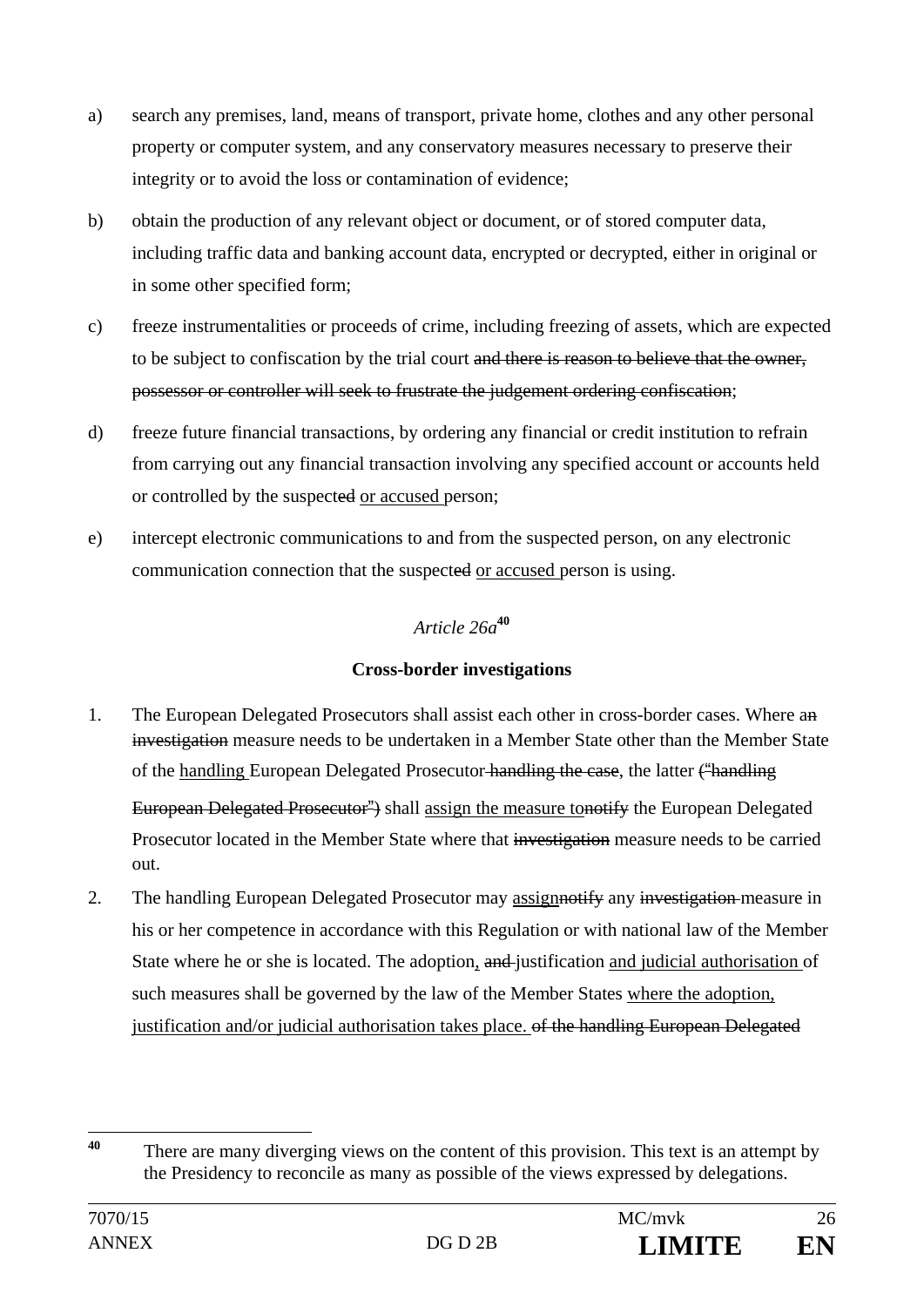Prosecutor. The enforcement of such measures, including conditions, modalities and procedures for taking such measures, shall be governed by the law of the Member State of the assisting European Delegated Prosecutor.

- Where this Regulation or the law of the Member State of the handling European Delegated Prosecutor requires a judicial authorisation for the measure in question, that European Delegated Prosecutor shall obtain the authorisation according to national law and/or in accordance with special procedural requirements provided for by the law of the Member State of the handling European Delegated Prosecutor.
- 4. The assignment notification shall set out, in particular, a description of the investigative measures(s) needed, including the evidence to be obtained, and where necessary any specific formalities that have to be complied with, evidence to be obtained, a description of the facts and the legal qualification of the criminal act which is the subject of the investigation. The assignmentrequest may call for the measure to be undertaken within a given time.
- 5. Where the law of the Member State of the assisting European Delegated Prosecutor requires judicial authorisation for a particular investigative measure, the said European Delegated Prosecutor shall seek such authorisation, unless it can be established, through prior consultation between the European Delegated Prosecutors involved, that such authorisation was already obtained in the Member State of the handling European Delegated Prosecutor. The authorisation may only be refused if the measures are contrary to fundamental principles of law of the assisting State.
- 6. The assisting European Delegated Prosecutor shall undertake the assigned notified measure, or another investigative measure that would achieve the same result, or ask the competent national authority to do so.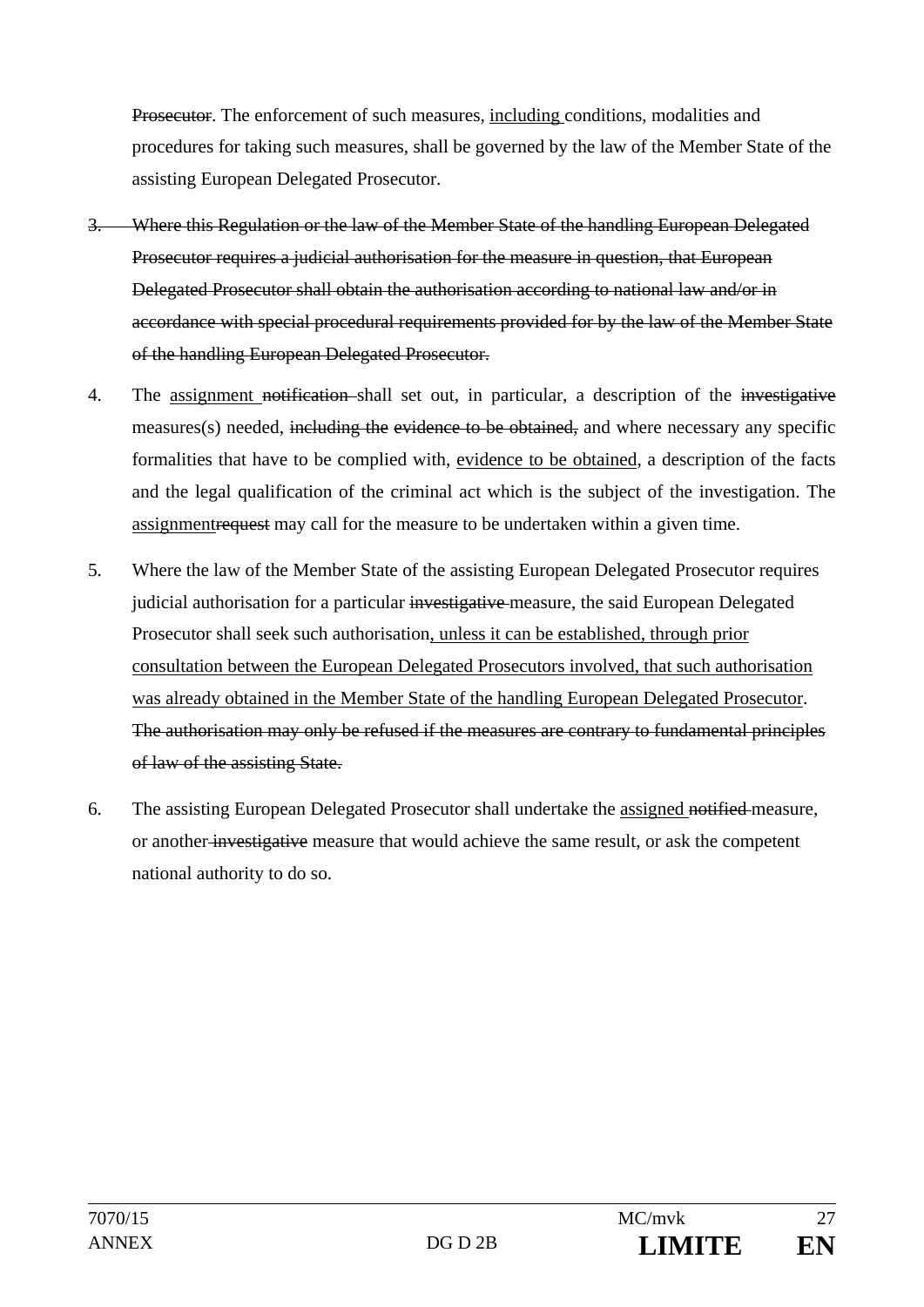- 7. Where the assisting European Delegated Prosecutor considers that:
	- a) the assignment notification is incomplete or contains a manifest relevant error,

b) the measure cannot be undertaken within the time limit set out in the assignment notification for justified and objective reasons,

c) a less intrusive measure would achieve the same results as the measure assignedrequested, or

d) the notifiedassigned measure does not exist or would not be available in a similar domestic case under the law of his or her Member State,

he or she shall consult with the handling European Delegated Prosecutor in order to resolve the matter bilaterally. This consultation shall take no longer than 5 working days.

- 8. If the European Delegated Prosecutors cannot resolve the matter and the assignmentrequest is maintained, the matter shall be referred to the competent Permanent Chamber. The same applies where the notifiedassigned measure is not undertaken within the time limit set out in the assignmentnotification or within a reasonable time.
- 9. The competent Permanent Chamber shall decide without undue delay whether and by when the measure needed, or a substitute measure, shall be undertaken by the assisting European Delegated Prosecutor, and communicate this decision through the competent European Prosecutor.

## *Article 26b*

## **Pre-trial arrest and cross-border surrender**

1. The European Public Prosecutor's Office may request from the competent judicial authority the arrest or pre-trial detention of the suspected or accused person in accordance with national law.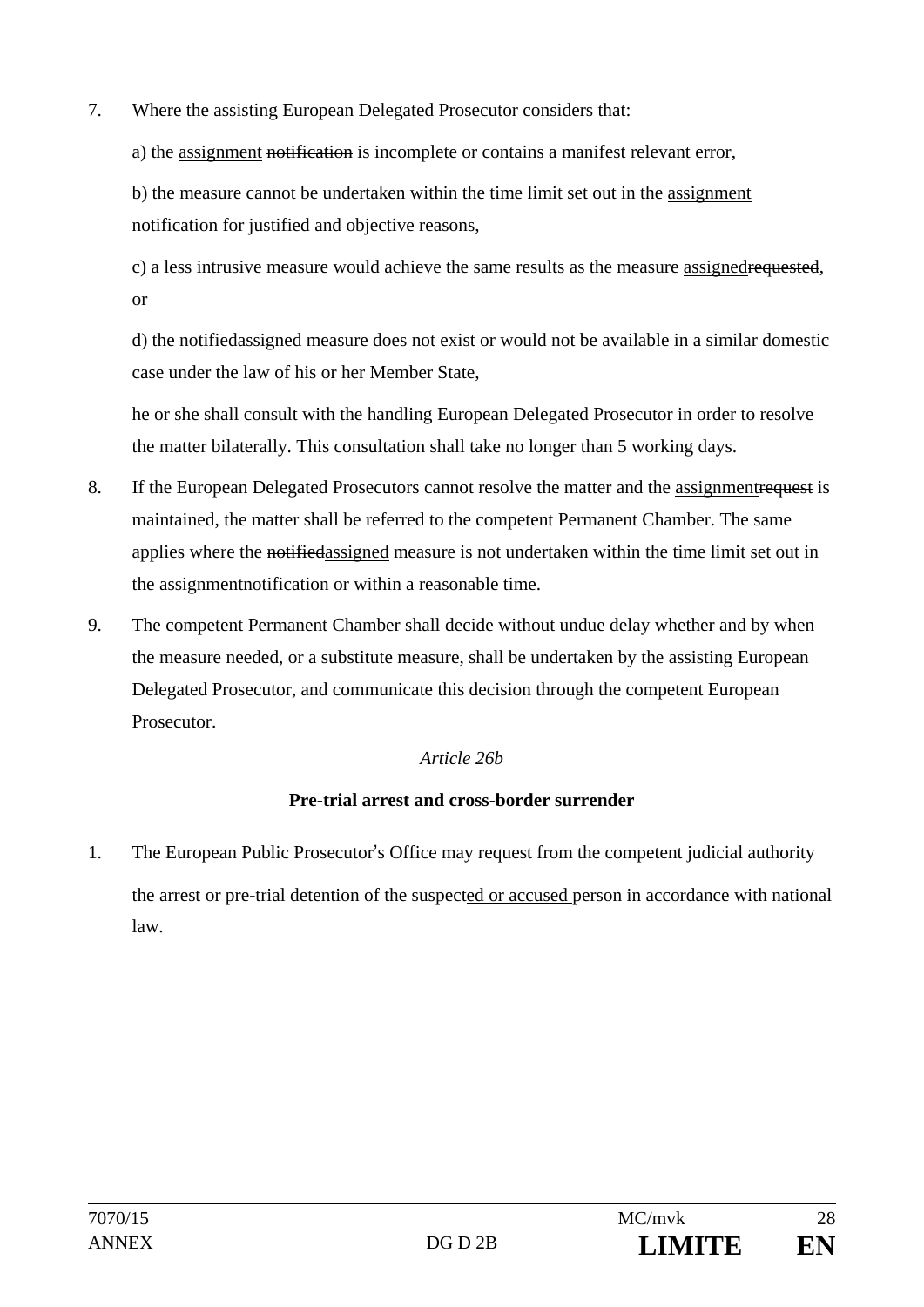2. Where the arrest and surrender of a person who is not present in the Member State in which the European Delegated Prosecutor handling the case is located, is necessary, the latter shall request, for the purpose of conducting a criminal prosecution, the competent authority of that Member State to issue a European Arrest Warrant in accordance with Council Framework Decision 2002/584/JHA on the European arrest warrant and the surrender procedures between Member States.

## **SECTION 3**

#### **TERMINATION OF THE INVESTIGATION AND POWERS OF PROSECUTION**

#### *Article 27<sup>41</sup>*

#### **Prosecution before national courts**

- 1. The European Delegated Prosecutors shall have the same powers as national public prosecutors in respect of investigations, prosecution and bringing a case to judgment in their Member States of origin, in particular the power to present trial pleas, participate in evidence taking and exercise the available remedies.
- 2. When the competenthandling European Delegated Prosecutor considers the investigation to be completed, he/she shall submit a summary of the case with, where applicable, a draft indictment and the list of evidence<sup>42</sup> to the competent European Prosecutor and Permanent Chamber for review. Where it does not instruct to dismiss the case pursuant to Article 28, the Permanent Chamber, acting through the competent European Prosecutor, shall instruct the European Delegated Prosecutor to bring the case before the competent national court with an indictment, or refer it back for further investigations. If the European Delegated Prosecutor has not received any instruction in this sense within [x working days], it may decide to bring the case to the competent national Court on its proper initiative.

 $41$ **<sup>41</sup>** It has suggested that a new Article with an enumeration of the decisions that the Office can take to terminate an investigation are indicated should be introduced before this provision.

**<sup>42</sup>** A number of delegations would prefer the deletion of the words "and the list of evidence"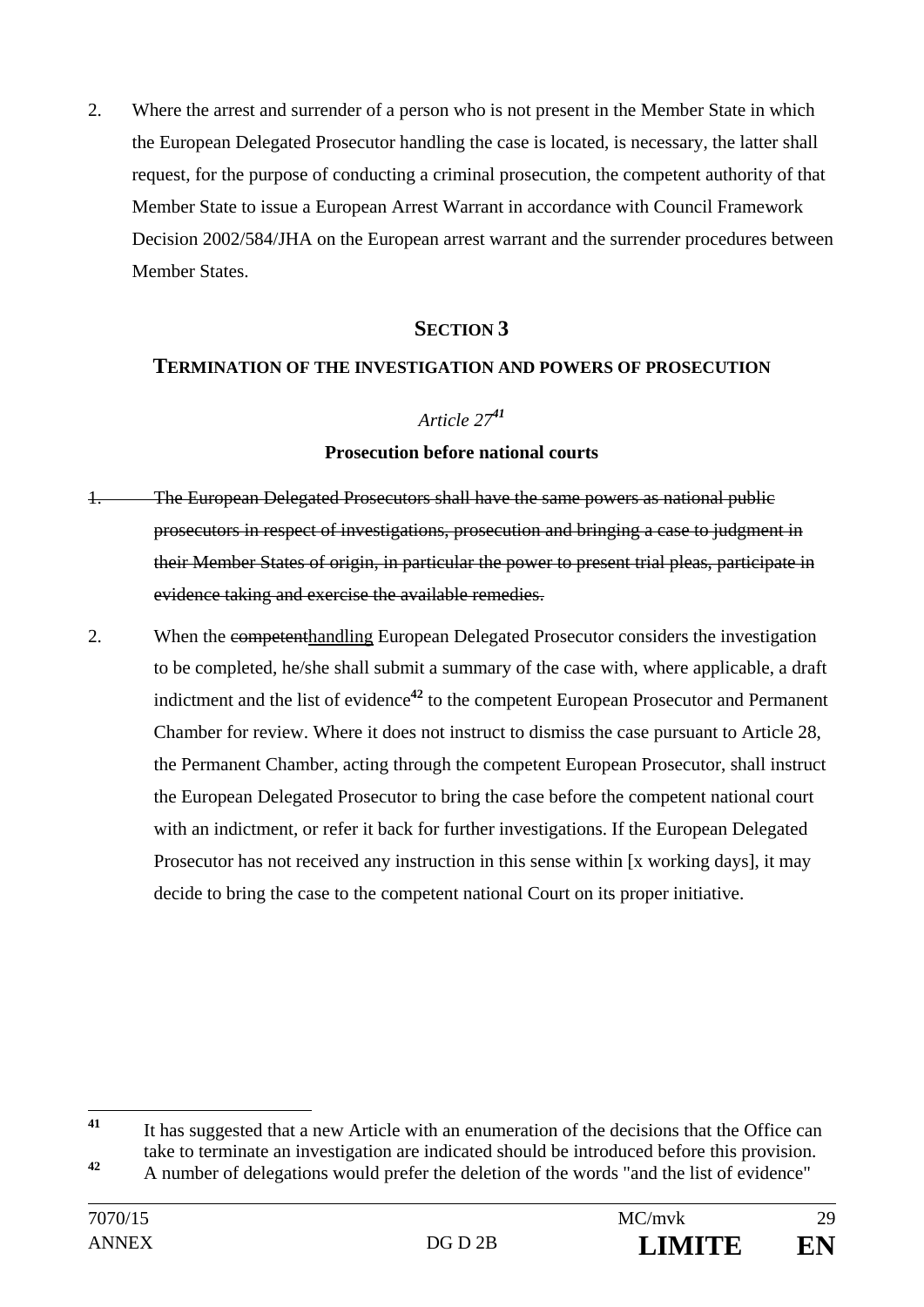- 3. The competent Permanent Chamber shall determine, in close consultation with the European Delegated Prosecutor submitting the case and bearing in mind the proper administration of justice, the Member State in which the prosecution shall be brought. The Permanent Chamber shall in principle bring the prosecution in the Member State of the European Delegated Prosecutor allocatssigned the case in accordance with Article 21(2). The Chamber may determine another Member State if there are sufficiently justified grounds related to the criteria for determining the competenthandling European Delegated Prosecutor in Article 21 (2) and  $(3)^{43}$ .
- 4. The competent national court is determined on the basis of national law.
- 5. Where necessary for the purposes of recovery, administrative follow-up or monitoring, the Central Office shall notify the competent national authorities, the interested persons and the relevant Union institutions, bodies, agencies of the decision taken by the European Public Prosecutor's Office in accordance with this Regulation.

# **Dismissal of the case**

- 1. The competent Permanent Chamber shall, on proposal from the handling European Delegated Prosecutor, dismiss the case against a person where prosecution has become impossible on account of any of the following grounds $44$ :
	- a) death of the suspected or accused person;
	- b) amnesty granted in the state which has jurisdiction in the case;
	- c) immunity granted to the suspect, unless it has been lifted.
	- d) expiry of the national statutory limitation<sup>45</sup> to prosecute;

 $43$ 43 Many have called for specific rules on judicial review of the decision on jurisdiction of trial. Delegations have made a number of suggestions as regards the grounds. A criterion regarding permanently deranged persons has been called for, and a link to the prescription rules has also been asked for.

<sup>&</sup>lt;sup>45</sup> The question under which national law this should be assessed in cross-border cases has been raised.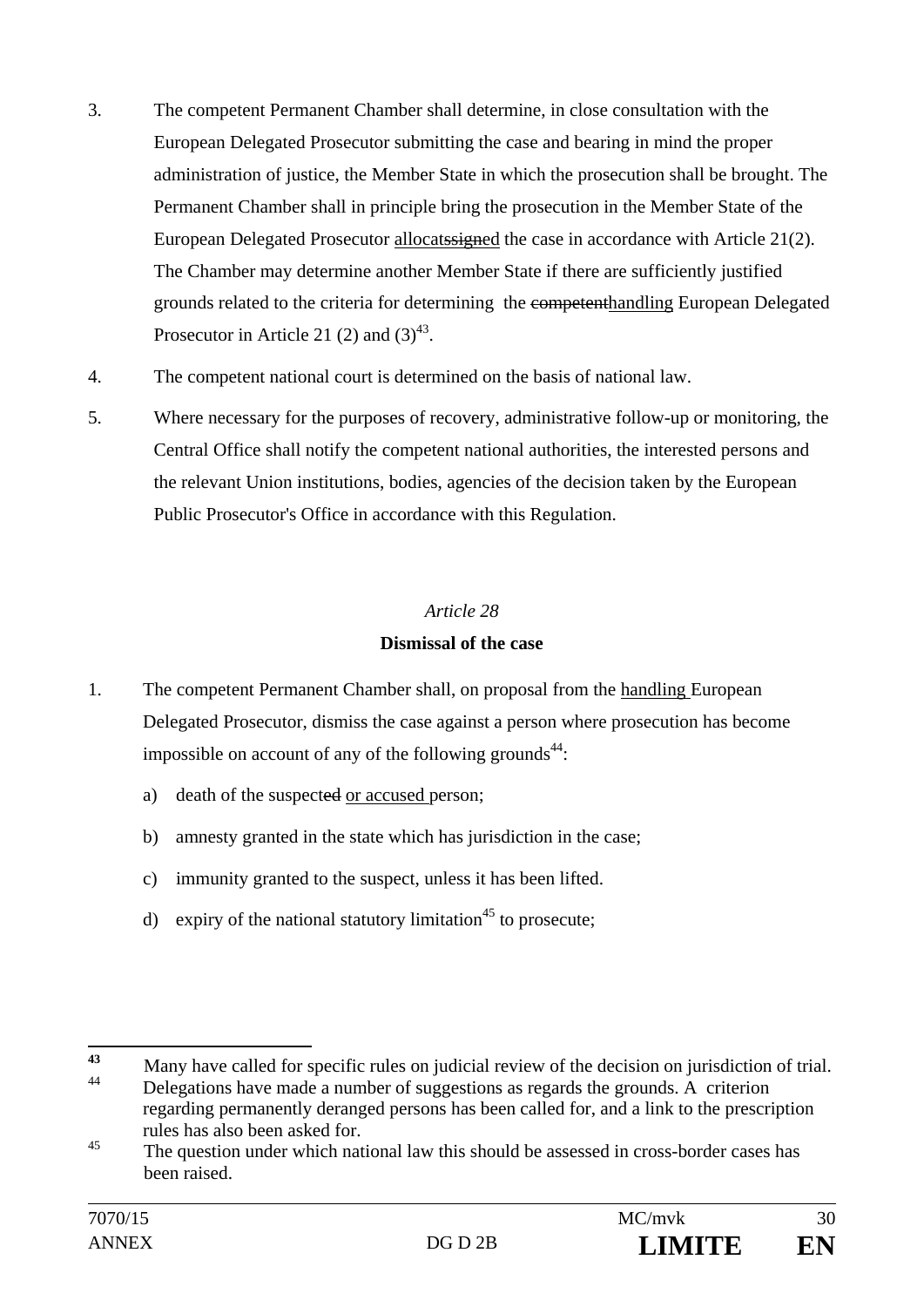- e) the suspected or accused person has already been finally acquitted or convicted of the same facts within the Union or the case has been dealt with in accordance with Article 29 (transaction);
- f) lack of relevant evidence.
- 2. The European Public Prosecutor's Office may refer cases dismissed by it to OLAF or to the competent national administrative or judicial authorities for recovery, other administrative follow-up or monitoring.
- 3. A decision in accordance with paragraph 1 shall not bar further investigations on the basis of new facts, which could not have been known to the European Public Prosecutor's Office at the time of the decision and which became known hereafter and before expiry of applicable statutory limitations in all Member States where the case can be brought to judgment.
- 4. Where a case has been finally dismissed, the Central Office shall officially notify the competent national law enforcement and judicial authorities and shall inform the relevant Union institutions, bodies and agencies, as well as the injured party, thereof.<sup>46</sup> The cases dismissed may also be referred to OLAF or to competent national administrative or judicial authorities for recovery, other administrative follow-up or monitoring.
- 5. Where an investigation initiated by the European Public Prosecutor's Office reveals that the conduct subject to investigation constitutes a criminal offence, which is not within its competence, the European Public Prosecutor's Office shall refer the case without delay to the competent national law enforcement and judicial authorities.

 $46$ The right of victims of review of such decisions should be addressed here or in a general provision. A number of delegations have also requested that a more detailed rule on *ne bis in idem* should be inserted in this Article.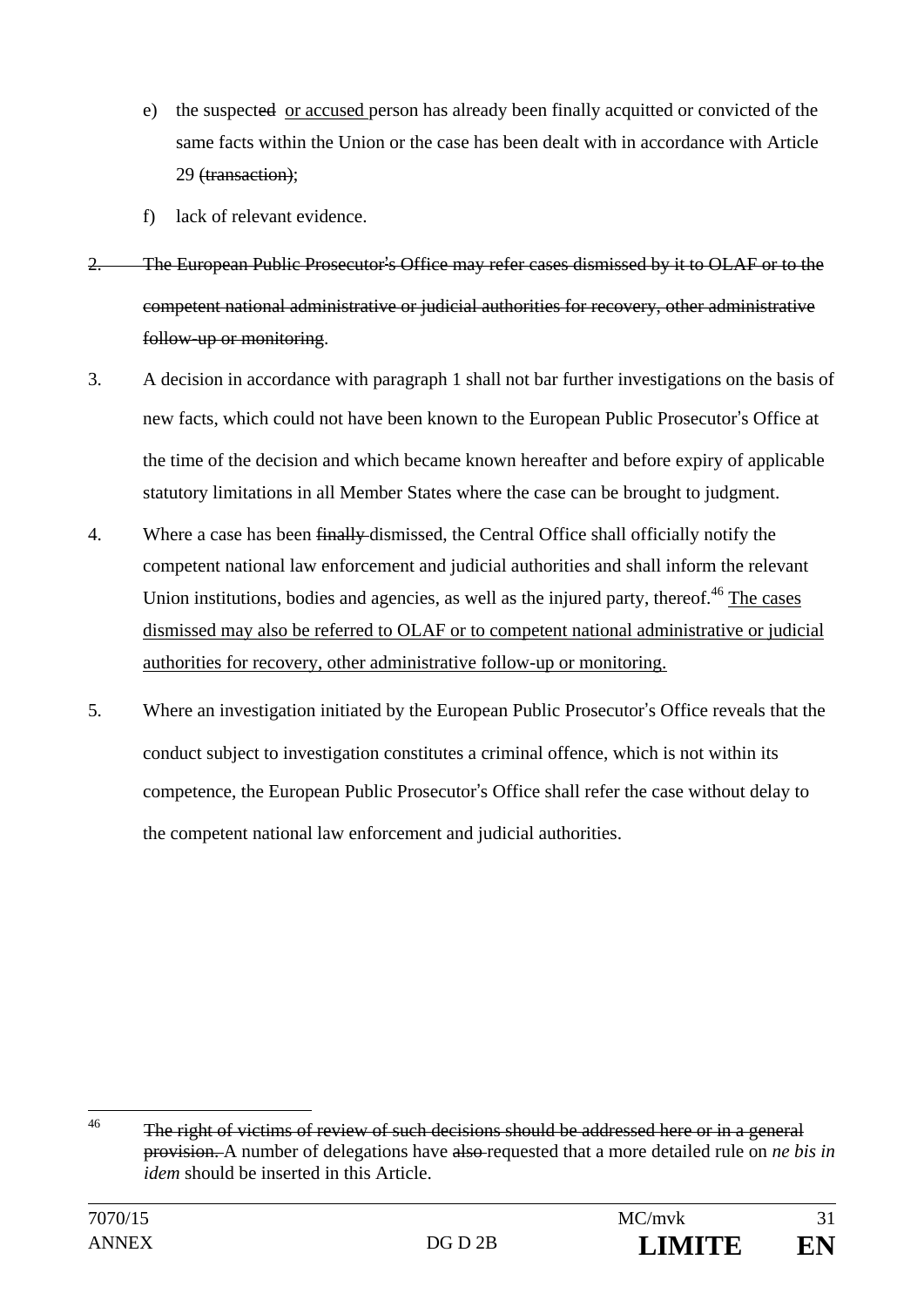#### **Transactions**

1. After obtaining the approval of the competent Permanent Chamber, Where the case is not dismissed according to Article 28 and where the suspected persons' guilt is considered to be of a minor nature and it would serve the purpose of proper administration of justice, the handling European Delegated Prosecutor eor competent European Prosecutor may, after the damage has been compensated, propose to the suspected person to pay a lump-sum fine (hereafter: fine) which, once paid, entails the final dismissal of the case (transaction), if the following cumulative criteria are satisfied:

a) the damages caused in total, to the Union's financial interests as well as to other victims, does not exceed 50 000 euros;

aa) the offence has not been committed in circumstances that may be considered to be particularly serious

b) it would serve the purpose of proper administration of justice and the general criminal law objectives;

c) the damage has been compensated to all victims;

d) the suspect has neither been the subject of a transaction under this Regulation nor been convicted of offences affecting the Union's financial interests before.

 If the suspected person agrees, he/she shall pay the lump sum fine to the Union within a period of maximum four months.

2. The suspected person shall receive legal advice on the advisability of accepting or refusing the proposal for the transaction as well as on its legal consequences, in accordance with national law. The European Delegated Prosecutor or the European Prosecutor handling the case may propose a transaction in cases which can not be considered serious, or where the damage caused to the Union's financial interests does not exceed [xxx Euros], and the suspected person has not been convicted of offences affecting the interests of the Union before..

 $47$ **<sup>47</sup>** Some delegations would prefer if this Article is deleted from the Regulation, of that the provision give Member States the possibility to apply alternative mechanisms instead. .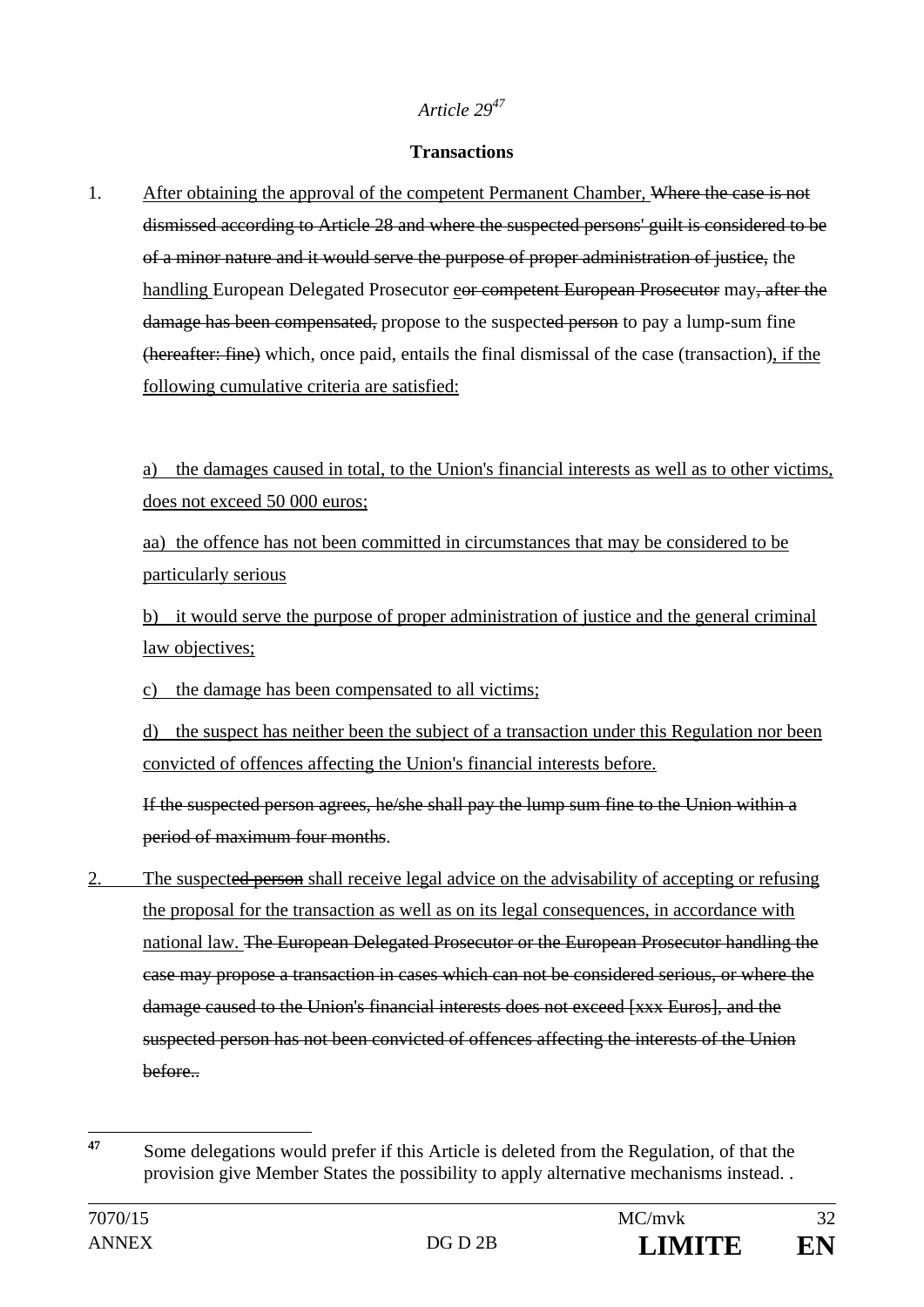- 3. The European Public Prosecutor's Office shall ensure that the amount of the fine is proportionate to the damage caused and to the suspected person's financial means. The amount of the fine shall be calculated in accordance with the method of calculation defined by the rules referred to in Article 72 (e)<sup>48</sup>.
- 4. The transaction proposal shall set out the alleged facts, the identity of the suspected person, the alleged offence, the compensation made and the commitment of the European Public Prosecutor's Office to dismiss the case if the suspected person agrees with this proposal and pays the finelump-sum to the Union budget, as well as the time-limit within which the suspected person has to pay the finelump-sum, which shall not exceed 4 months. Where the suspected person agrees to such proposal, he/she shall pay within the set time-limit following receipt of the proposal of the European Public Prosecutor's Office. The European Public Prosecutor's Office can upon the request of the suspected person extend the period for the payment by another [15/30/45] days, where this is justified.
- 5. The European Public Prosecutor's Office shall supervise the collection of the financial payment involved in the transaction. Where the transactionfine is paid by the suspected person within the time-limit set out in paragraph 4, the handling European Delegated Prosecutor or the European Prosecutorhandling the case shall finally<sup>49</sup> dismiss the case and notify the competent national law enforcement and judicial authorities and shall inform the relevant Union institutions, bodies, agencies and injured parties thereof. The transaction shall be noted in the Case Management System of the European Public Prosecutor's Office.
- 6. If the proposed fine is not paid within the time set out in paragraph 4 the handling European Delegated Prosecutor or the European Prosecutor handling the case shall continue the prosecution of the case.

<sup>48</sup> **<sup>48</sup>** A number of delegations have requested that a more precise method for calculation should be included already in this Article.

<sup>&</sup>lt;sup>49</sup> A number of delegations have argued that the dismissal should only be final after the transaction has been confirmed in a national Court, at least if such a confirmation is foreseen in national law.